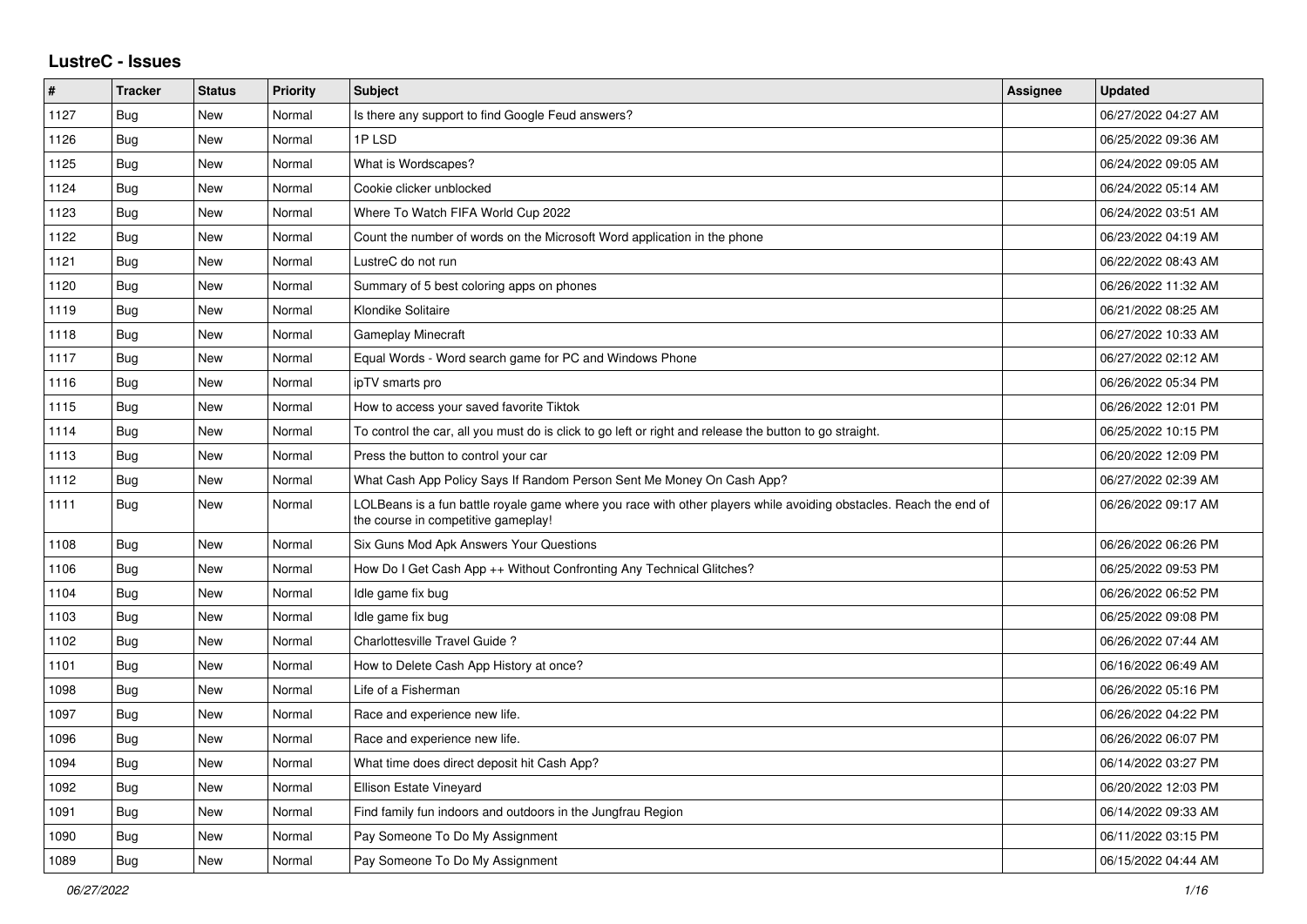| $\vert$ # | <b>Tracker</b> | <b>Status</b> | Priority | Subject                                                                  | <b>Assignee</b> | <b>Updated</b>      |
|-----------|----------------|---------------|----------|--------------------------------------------------------------------------|-----------------|---------------------|
| 1087      | <b>Bug</b>     | New           | Normal   | How do new writers start out?                                            |                 | 06/10/2022 03:25 PM |
| 1084      | Bug            | New           | Normal   | <b>Trippie Redd</b>                                                      |                 | 06/11/2022 09:05 AM |
| 1083      | Bug            | New           | Normal   | coin base review                                                         |                 | 06/11/2022 09:13 AM |
| 1082      | <b>Bug</b>     | New           | Normal   | Reset chime bank password without phone number                           |                 | 06/15/2022 11:56 AM |
| 1080      | <b>Bug</b>     | <b>New</b>    | Normal   | How to use Math Wallet   Nexo wallet   CoinTiger Exchange                |                 | 06/15/2022 11:56 AM |
| 1079      | <b>Bug</b>     | New           | Normal   | How to get cheap psychology assignment?                                  |                 | 06/15/2022 06:00 AM |
| 1078      | <b>Bug</b>     | New           | Normal   | What Bank Is Cash App On Plaid? Find Clarity And Assistance              |                 | 06/15/2022 11:56 AM |
| 1077      | <b>Bug</b>     | New           | Normal   | Les excellentes façons d'utiliser ces images                             |                 | 06/27/2022 01:00 PM |
| 1076      | <b>Bug</b>     | New           | Normal   | DedicatedHosting4u                                                       |                 | 06/11/2022 09:15 AM |
| 1073      | Bug            | New           | Normal   | Cricut Design Space                                                      |                 | 06/07/2022 09:34 PM |
| 1072      | <b>Bug</b>     | New           | Normal   | ij.start canon                                                           |                 | 06/21/2022 06:56 PM |
| 1071      | <b>Bug</b>     | New           | Normal   | Cinema HD Review - Cinemahdv2.net                                        |                 | 06/21/2022 06:54 PM |
| 1069      | Bug            | New           | Normal   | how to get cash app support phone number 24*7 available                  |                 | 06/21/2022 08:36 PM |
| 1068      | <b>Bug</b>     | New           | Normal   | 123.hp.com/laserjet                                                      |                 | 05/31/2022 12:22 PM |
| 1067      | Bug            | New           | Normal   | Cricut.com/setup                                                         |                 | 05/31/2022 12:19 PM |
| 1065      | <b>Bug</b>     | New           | Normal   | The top foreign language training game in 2022                           |                 | 06/07/2022 04:05 AM |
| 1063      | <b>Bug</b>     | New           | Normal   | 123.hp.com/laserjet                                                      |                 | 05/28/2022 12:27 PM |
| 1062      | <b>Bug</b>     | New           | Normal   | Cricut.com/setup                                                         |                 | 05/28/2022 12:26 PM |
| 1061      | <b>Bug</b>     | New           | Normal   | Cricut.com/setup                                                         |                 | 05/28/2022 12:24 PM |
| 1060      | <b>Bug</b>     | New           | Normal   | How to Use Panda Helper to Speed Up Your iOS                             |                 | 05/28/2022 09:12 AM |
| 1059      | <b>Bug</b>     | New           | Normal   | 123.hp.com/laserjet                                                      |                 | 05/28/2022 08:29 AM |
| 1058      | <b>Bug</b>     | New           | Normal   | Cricut.com/setup                                                         |                 | 05/28/2022 08:28 AM |
| 1057      | Bug            | <b>New</b>    | Normal   | <b>CCPlay Education Edition APK</b>                                      |                 | 06/07/2022 04:07 AM |
| 1053      | Bug            | New           | Normal   | Game Geometry Dash                                                       |                 | 05/26/2022 11:30 AM |
| 1052      | <b>Bug</b>     | New           | Normal   | Build Now GG is a new battle royale game.                                |                 | 05/26/2022 04:24 AM |
| 1051      | <b>Bug</b>     | New           | Normal   | Dental Supplies USA                                                      |                 | 06/11/2022 09:20 PM |
| 1048      | <b>Bug</b>     | New           | Normal   | So zeigen Sie ein Instagram-Profilbild an und vergrößern es              |                 | 05/25/2022 06:56 AM |
| 1046      | <b>Bug</b>     | New           | Normal   | 123.hp.com/laserjet                                                      |                 | 05/24/2022 10:46 AM |
| 1045      | <b>Bug</b>     | New           | Normal   | Cricut.com/setup                                                         |                 | 05/24/2022 10:45 AM |
| 1044      | <b>Bug</b>     | New           | Normal   | Can I Disapprove If Random Person Sent Me Money On Cash App?             |                 | 05/26/2022 03:51 PM |
| 1043      | Bug            | New           | Normal   | What Is The Right Way To Troubleshoot Cash App Transfer Failed Problems? |                 | 05/25/2022 01:16 PM |
| 1042      | <b>Bug</b>     | New           | Normal   | How to set up direct deposit on cash app?                                |                 | 05/25/2022 01:17 PM |
| 1041      | Bug            | New           | Normal   | Count words in Word on the computer                                      |                 | 05/27/2022 02:16 PM |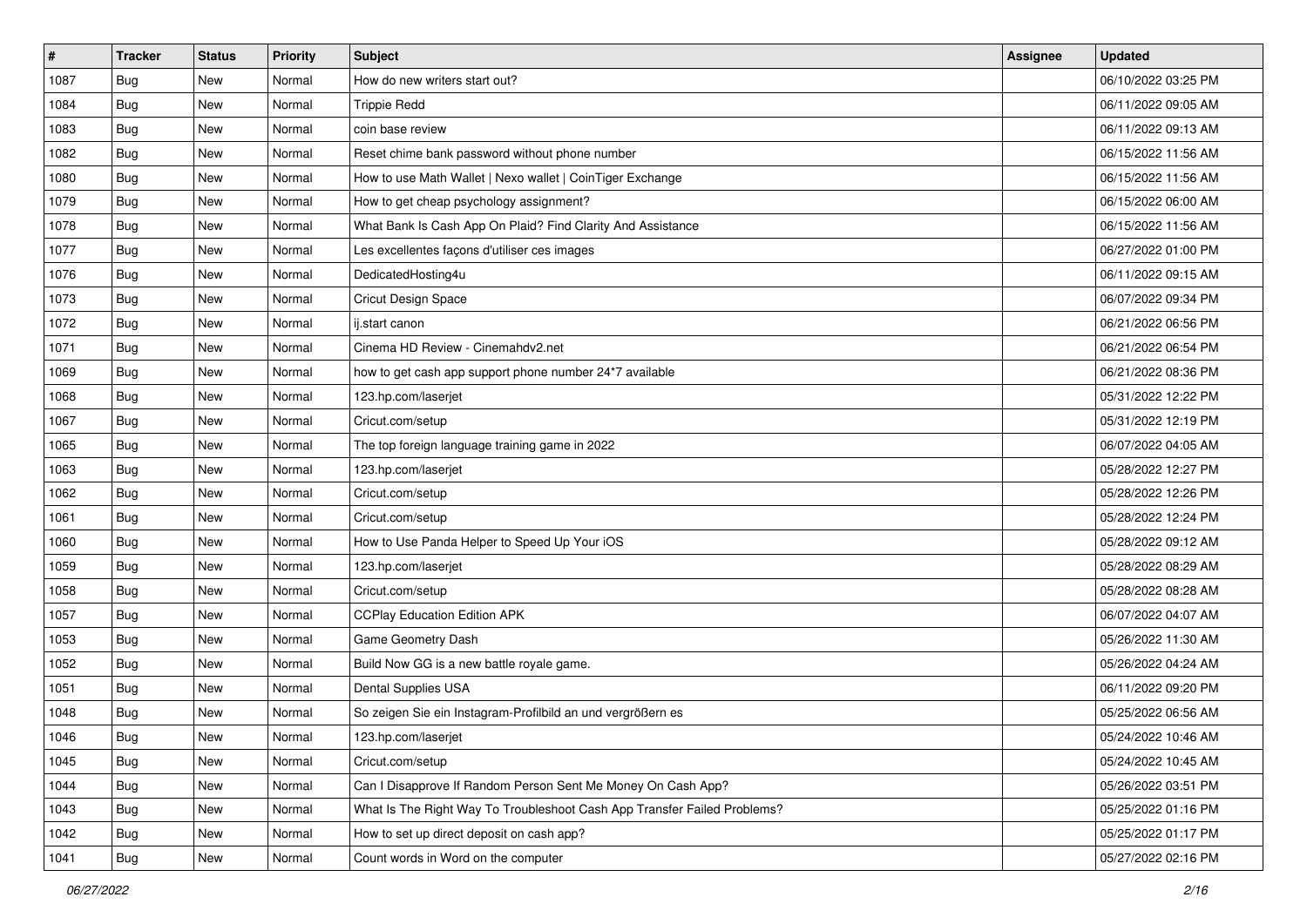| #    | <b>Tracker</b> | <b>Status</b> | Priority | <b>Subject</b>                                                             | <b>Assignee</b> | <b>Updated</b>      |
|------|----------------|---------------|----------|----------------------------------------------------------------------------|-----------------|---------------------|
| 1040 | <b>Bug</b>     | New           | Normal   | thabet                                                                     |                 | 05/19/2022 08:05 PM |
| 1039 | Bug            | New           | Normal   | How to Get Tickmill Bonuses for Free                                       |                 | 05/26/2022 05:43 PM |
| 1036 | <b>Bug</b>     | New           | Normal   | <b>VPS Material</b>                                                        |                 | 05/18/2022 09:34 PM |
| 1034 | <b>Bug</b>     | New           | Normal   | Download Teaching Feeling For Android                                      |                 | 05/20/2022 09:25 AM |
| 1033 | <b>Bug</b>     | New           | Normal   | The best slope 2 online games to play right now                            |                 | 05/17/2022 10:55 AM |
| 1032 | <b>Bug</b>     | New           | Normal   | How To Play The Wordle Game                                                |                 | 05/17/2022 10:37 AM |
| 1031 | <b>Bug</b>     | New           | Normal   | <b>IAFT Traders Union</b>                                                  |                 | 05/16/2022 03:14 PM |
| 1030 | Bug            | New           | Normal   | <b>IAFT Traders Union</b>                                                  |                 | 05/16/2022 03:13 PM |
| 1029 | <b>Bug</b>     | New           | Normal   | 5 Reasons Why People Love Coloring Pages?                                  |                 | 05/16/2022 11:53 AM |
| 1028 | Bug            | New           | Normal   | The Best Free Online Game to Play with Friends                             |                 | 05/16/2022 05:00 AM |
| 1027 | Bug            | New           | Normal   | Word hurdle: Viral and Fun Online Game                                     |                 | 06/25/2022 06:13 PM |
| 1026 | <b>Bug</b>     | New           | Normal   | New Puzzle Game for All Age - Dordle                                       |                 | 06/25/2022 06:17 PM |
| 1025 | Bug            | <b>New</b>    | Normal   | how to change the logo in wordpress                                        |                 | 06/25/2022 06:20 PM |
| 1024 | <b>Bug</b>     | New           | Normal   | How to choose the right broker                                             |                 | 06/25/2022 06:23 PM |
| 1023 | <b>Bug</b>     | New           | Normal   | Questions That Are Typically Asked About Trap The Cat                      |                 | 05/14/2022 03:51 AM |
| 1022 | <b>Bug</b>     | New           | Normal   | 123.hp.com/laserjet                                                        |                 | 05/13/2022 01:25 PM |
| 1021 | <b>Bug</b>     | New           | Normal   | Cricut.com/setup                                                           |                 | 05/26/2022 12:21 AM |
| 1020 | Bug            | <b>New</b>    | Normal   | Cricut.com/setup                                                           |                 | 05/13/2022 11:14 AM |
| 1019 | <b>Bug</b>     | New           | Normal   | Cricut.com/setup                                                           |                 | 05/13/2022 11:13 AM |
| 1018 | Bug            | New           | Normal   | So erhalten Sie ein kostenloses Hörbuch                                    |                 | 06/27/2022 07:08 AM |
| 1016 | <b>Bug</b>     | <b>New</b>    | Normal   | Klondike Solitaire                                                         |                 | 05/12/2022 09:03 AM |
| 1015 | <b>Bug</b>     | New           | Normal   | Is it possible to send books for free?                                     |                 | 05/11/2022 04:05 PM |
| 1014 | Bug            | New           | Normal   | how to get chime routing and account number ? chime routing number florida |                 | 05/11/2022 12:42 PM |
| 1013 | Bug            | New           | Normal   | ij.start canon                                                             |                 | 05/11/2022 11:31 AM |
| 1012 | Bug            | New           | Normal   | Cricut.com/setup                                                           |                 | 05/11/2022 11:30 AM |
| 1011 | Bug            | <b>New</b>    | Normal   | Summary of 10 best coloring apps on phones                                 |                 | 05/11/2022 10:58 AM |
| 1009 | Bug            | New           | Normal   | How to change routing number on Cash App?                                  |                 | 05/11/2022 07:13 AM |
| 1008 | Bug            | New           | Normal   | Who was the first black woman to anchor a newscast?                        |                 | 05/10/2022 03:13 PM |
| 1007 | <b>Bug</b>     | New           | Normal   | "ii.start canon                                                            |                 | 05/18/2022 10:40 AM |
| 1006 | <b>Bug</b>     | New           | Normal   | Cricut.com/setup                                                           |                 | 05/10/2022 01:22 PM |
| 1004 | Bug            | New           | Normal   | you get to pinch and drag a man with a very flexible face                  |                 | 05/10/2022 10:59 AM |
| 1002 | <b>Bug</b>     | New           | Normal   | Chemistry Assignment Help                                                  |                 | 06/04/2022 09:58 AM |
| 1001 | <b>Bug</b>     | New           | Normal   | Venmo Keep Saying Error?                                                   |                 | 06/27/2022 02:20 AM |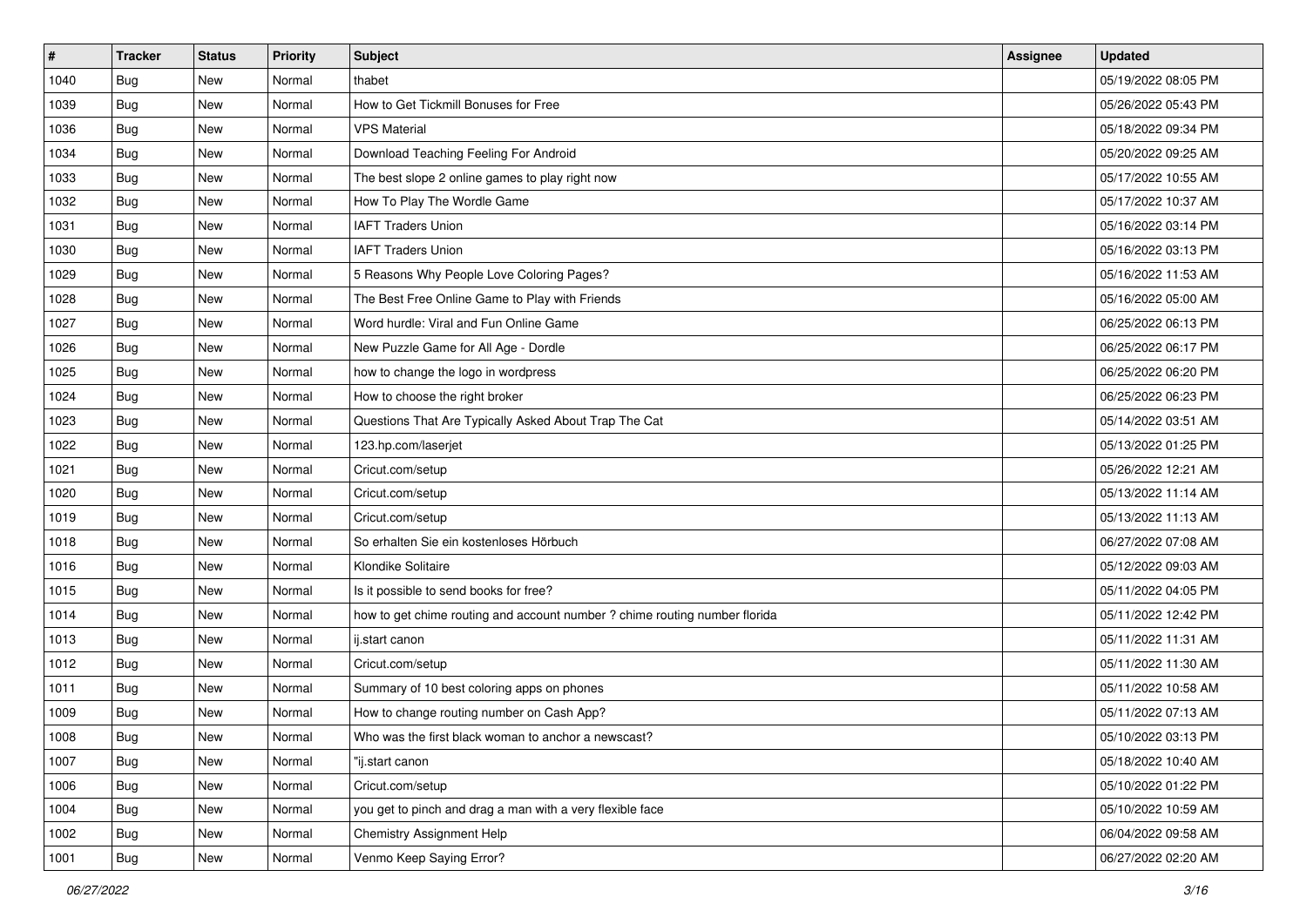| $\sharp$ | <b>Tracker</b> | <b>Status</b> | Priority | <b>Subject</b>                                                                         | <b>Assignee</b> | <b>Updated</b>      |
|----------|----------------|---------------|----------|----------------------------------------------------------------------------------------|-----------------|---------------------|
| 999      | Bug            | New           | Normal   | Is there a way to find Google Feud answers?                                            |                 | 05/07/2022 08:58 AM |
| 998      | <b>Bug</b>     | New           | Normal   | Is It Hard to Solve Wordle An                                                          |                 | 06/27/2022 12:24 AM |
| 997      | Bug            | New           | Normal   | 123.hp.com/laserjet                                                                    |                 | 05/06/2022 05:33 AM |
| 996      | Bug            | <b>New</b>    | Normal   | Cricut.com/setup                                                                       |                 | 06/27/2022 07:12 AM |
| 993      | Bug            | New           | Normal   | IO Games Free Online                                                                   |                 | 06/26/2022 09:41 AM |
| 992      | <b>Bug</b>     | New           | Normal   | So vergrößern Sie Ihr Instagram-Profilbild                                             |                 | 06/26/2022 11:29 PM |
| 991      | <b>Bug</b>     | New           | Normal   | <b>MDMA MOLLY</b>                                                                      |                 | 05/03/2022 12:03 AM |
| 990      | <b>Bug</b>     | New           | Normal   | Mushrooms                                                                              |                 | 06/26/2022 05:41 AM |
| 989      | Bug            | New           | Normal   | Barewoods Wax Cigar                                                                    |                 | 06/26/2022 09:19 AM |
| 988      | Bug            | New           | Normal   | <b>Medicinal Mushrooms</b>                                                             |                 | 06/27/2022 09:33 AM |
| 987      | <b>Bug</b>     | New           | Normal   | <b>Medicinal Mushrooms</b>                                                             |                 | 05/02/2022 11:59 PM |
| 985      | <b>Bug</b>     | New           | Normal   | Find out the vitality of Facebook Phone Number:                                        |                 | 06/27/2022 05:39 AM |
| 984      | Bug            | New           | Normal   | How to disable, permanently delete Twitter account on phone, PC                        |                 | 06/26/2022 08:28 AM |
| 983      | <b>Bug</b>     | New           | Normal   | Finding issue in tekken 3 game?                                                        |                 | 05/28/2022 02:34 PM |
| 982      | <b>Bug</b>     | <b>New</b>    | Normal   | Five sites that let you download free scenarios for your iPhone                        |                 | 05/07/2022 09:34 PM |
| 981      | Bug            | New           | Normal   | VidMate Mod APK                                                                        |                 | 05/06/2022 09:22 AM |
| 980      | <b>Bug</b>     | <b>New</b>    | Normal   | Free Gas Cards for the Unemployed                                                      |                 | 04/28/2022 06:25 AM |
| 979      | Bug            | New           | Normal   | Free Gas Cards for the Unemployed                                                      |                 | 06/25/2022 09:02 PM |
| 978      | Bug            | New           | Normal   | Delamore Lodge is a place to stay.                                                     |                 | 06/27/2022 04:57 AM |
| 977      | Bug            | New           | Normal   | Fans of the Old Country will like this book.                                           |                 | 06/26/2022 05:54 AM |
| 975      | <b>Bug</b>     | New           | Normal   | Payback 2 Mod APK                                                                      |                 | 05/05/2022 10:56 AM |
| 974      | Bug            | New           | Normal   | Watch NCAA Football Live Streaming Free                                                |                 | 06/26/2022 05:33 PM |
| 972      | Bug            | New           | Normal   | How To Borrow Money From The Cash App? Get To Know About The Same                      |                 | 04/25/2022 07:30 AM |
| 971      | <b>Bug</b>     | New           | Normal   | How Do I Check Balance On Cash App Card With Optimum Ease?                             |                 | 04/23/2022 08:43 PM |
| 970      | Bug            | New           | Normal   | The Amount Of Time Does Cash App Direct Deposit Time Take?                             |                 | 06/26/2022 07:32 PM |
| 969      | Bug            | New           | Normal   | Watch NCAA Football Live Match Free                                                    |                 | 04/23/2022 07:29 AM |
| 966      | Bug            | New           | Normal   | How to Download the Filmes                                                             |                 | 06/27/2022 03:25 AM |
| 965      | i Bug          | New           | Normal   | Go with cash app customer service to know where I can load my cash app card            |                 | 04/22/2022 01:07 PM |
| 964      | <b>Bug</b>     | New           | Normal   | Can I Fix Cash App Transfer Failed Issues By Adding Sufficient Funds?                  |                 | 06/26/2022 07:21 AM |
| 962      | Bug            | New           | Normal   | Kostenlose Hörbücher                                                                   |                 | 06/26/2022 10:45 PM |
| 961      | <b>Bug</b>     | New           | Normal   | TeaTv is an Android                                                                    |                 | 06/26/2022 02:02 PM |
| 959      | Bug            | New           | Normal   | Get connected with cash app team-How to get money off cash app at walmart without card |                 | 06/27/2022 08:52 AM |
| 958      | <b>Bug</b>     | New           | Normal   | Avail Cash app support service to know Sutton bank cash app number                     |                 | 06/26/2022 08:46 AM |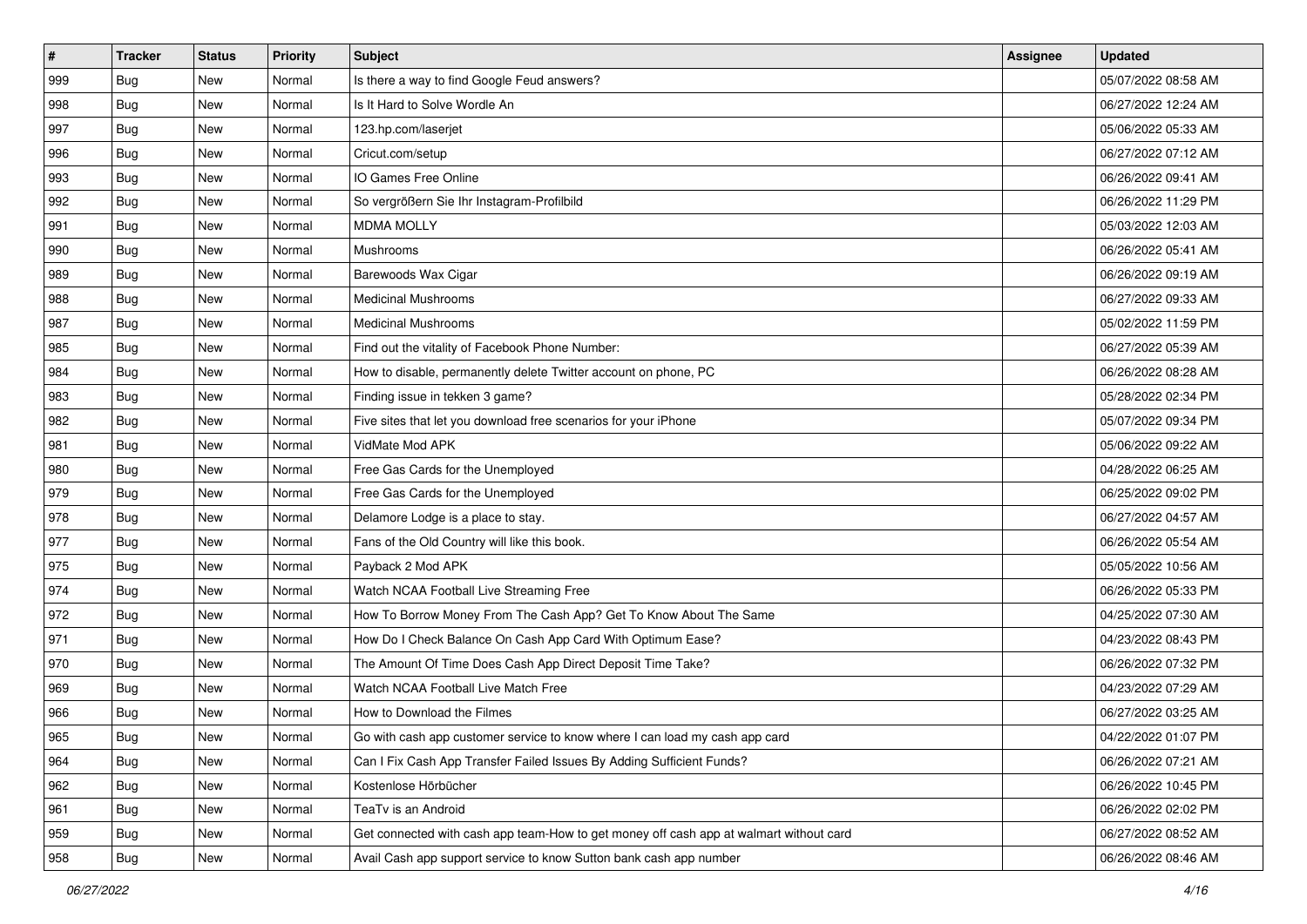| #             | <b>Tracker</b> | <b>Status</b> | Priority | <b>Subject</b>                                                                   | <b>Assignee</b> | <b>Updated</b>      |
|---------------|----------------|---------------|----------|----------------------------------------------------------------------------------|-----------------|---------------------|
| 957           | <b>Bug</b>     | New           | Normal   | From Where I Can Get Cheap Writing Services?                                     |                 | 04/20/2022 05:06 AM |
| 956           | <b>Bug</b>     | New           | Normal   | <b>FNF Free Mods Online</b>                                                      |                 | 06/25/2022 09:59 PM |
| 954           | <b>Bug</b>     | New           | Normal   | AZ Screen Recorder Mod                                                           |                 | 06/25/2022 11:24 PM |
| 953           | <b>Bug</b>     | New           | Normal   | Manga Dogs - Read Your Favorite Comics on Your Smartphone                        |                 | 04/20/2022 05:25 AM |
| 952           | <b>Bug</b>     | <b>New</b>    | Normal   | Canon IJ Network Tool                                                            |                 | 06/26/2022 10:35 AM |
| 951           | Bug            | New           | Normal   | Canon.com/ijsetup                                                                |                 | 04/20/2022 10:18 AM |
| 950           | <b>Bug</b>     | New           | Normal   | ij.start canon                                                                   |                 | 06/26/2022 04:35 AM |
| 949           | <b>Bug</b>     | New           | Normal   | <b>Educational Games</b>                                                         |                 | 06/15/2022 09:11 PM |
| 948           | <b>Bug</b>     | New           | Normal   | Canon IJ Network Tool                                                            |                 | 04/20/2022 11:53 AM |
| 947           | Bug            | <b>New</b>    | Normal   | is Disney Now and Disney Plus different?                                         |                 | 04/14/2022 09:53 AM |
| 946           | <b>Bug</b>     | New           | Normal   | What is Plex and Is Plex Legal?                                                  |                 | 06/26/2022 05:23 AM |
| 945           | Bug            | New           | Normal   | TikTok 18 Mod Apk For Your Android                                               |                 | 04/13/2022 09:32 AM |
| 943           | Bug            | New           | Normal   | ij.start canon                                                                   |                 | 04/13/2022 08:52 AM |
| 942           | <b>Bug</b>     | New           | Normal   | Canon IJ Network Tool                                                            |                 | 04/13/2022 08:45 AM |
| 941           | Bug            | New           | Normal   | is Disney Now and Disney Plus different?                                         |                 | 06/26/2022 12:10 PM |
| 940           | <b>Bug</b>     | New           | Normal   | What is Plex and Is Plex Legal?                                                  |                 | 06/26/2022 04:50 PM |
| 935           | <b>Bug</b>     | New           | Normal   | MovieBox Pro Apk - Watch Movies and TV Shows on Your Android Phone               |                 | 06/26/2022 04:11 AM |
| 934           | <b>Bug</b>     | <b>New</b>    | Normal   | MovieBox Pro Apk - Watch Movies and TV Shows on Your Android Phone               |                 | 05/10/2022 11:01 AM |
| 933           | <b>Bug</b>     | New           | Normal   | How Can I Watch Movies on My Mobile Phone                                        |                 | 06/24/2022 12:55 AM |
| 932           | <b>Bug</b>     | New           | Normal   | The best epic, long-playing PC games will consume days of your life.             |                 | 05/15/2022 07:44 PM |
| 930           | <b>Bug</b>     | New           | Normal   | The best free games online                                                       |                 | 04/12/2022 09:05 AM |
| 929           | <b>Bug</b>     | New           | Normal   | Canon IJ Network Tool                                                            |                 | 04/12/2022 08:32 AM |
| 928           | Bug            | <b>New</b>    | Normal   | How Does Sutton Bank Cash App Customer Service Help In Answering Your Questions? |                 | 04/12/2022 11:36 AM |
| 926           | Bug            | New           | Normal   | tavor 7                                                                          |                 | 06/22/2022 05:08 PM |
| 925           | <b>Bug</b>     | New           | Normal   | tavor 7                                                                          |                 | 06/15/2022 03:45 AM |
| 924           | Bug            | New           | Normal   | buy tec 9                                                                        |                 | 04/11/2022 02:54 PM |
| 923           | <b>Bug</b>     | New           | Normal   | frenchies for sale                                                               |                 | 04/11/2022 02:35 PM |
| 922           | <b>Bug</b>     | New           | Normal   | Why Is The Need For Assignment Writing Services?                                 |                 | 06/26/2022 12:42 PM |
| 921           | <b>Bug</b>     | New           | Normal   | Canon IJ Network Tool                                                            |                 | 04/11/2022 09:00 AM |
| $ 920\rangle$ | <b>Bug</b>     | New           | Normal   | Where I Can Get Essay Writing Services?                                          |                 | 04/11/2022 08:35 AM |
| 918           | Bug            | New           | Normal   | Antivirus for IOS                                                                |                 | 06/16/2022 10:36 PM |
| 917           | <b>Bug</b>     | New           | Normal   | Random Person Sent Me Money on Cash App-find solution?                           |                 | 04/09/2022 12:32 PM |
| 916           | <b>Bug</b>     | New           | Normal   | How long does it take to write a book?                                           |                 | 04/07/2022 12:15 PM |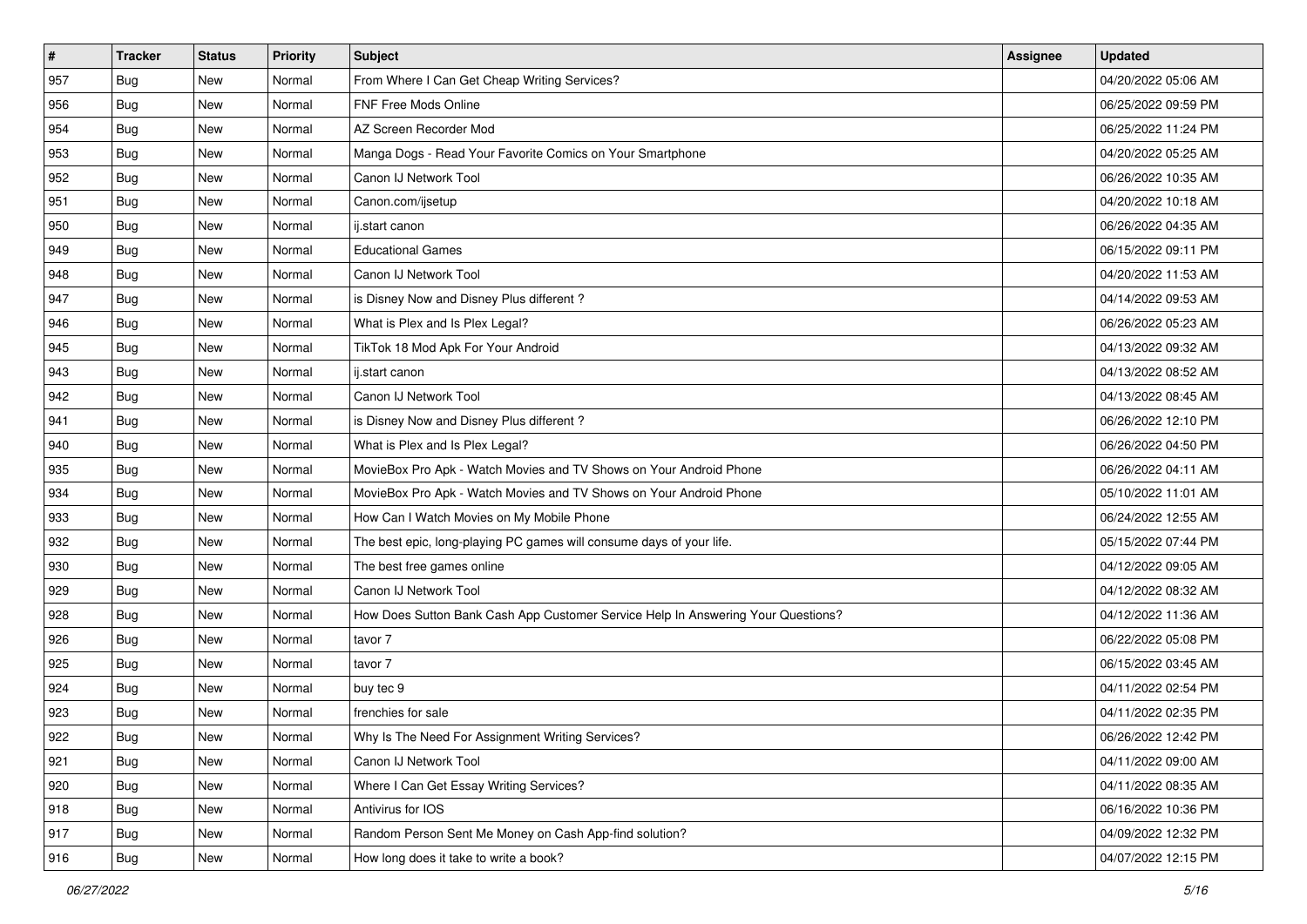| $\sharp$ | <b>Tracker</b> | <b>Status</b> | Priority | <b>Subject</b>                                                              | <b>Assignee</b> | <b>Updated</b>      |
|----------|----------------|---------------|----------|-----------------------------------------------------------------------------|-----------------|---------------------|
| 915      | <b>Bug</b>     | New           | Normal   | Finance dissertation writing                                                |                 | 04/07/2022 09:22 AM |
| 914      | Bug            | New           | Normal   | Wordle: how to play fashion games for free?                                 |                 | 04/07/2022 08:30 AM |
| 913      | Bug            | New           | Normal   | Canon IJ Network Tool                                                       |                 | 04/07/2022 06:21 AM |
| 912      | Bug            | <b>New</b>    | Normal   | Cuphead Mobile Game Review                                                  |                 | 06/09/2022 10:14 AM |
| 911      | Bug            | New           | Normal   | Aluminum Windows & Doors                                                    |                 | 04/06/2022 08:10 PM |
| 910      | <b>Bug</b>     | New           | Normal   | Each content looks unisize or not formated                                  |                 | 04/06/2022 11:21 AM |
| 909      | Bug            | New           | Normal   | Toca Life World APK                                                         |                 | 04/06/2022 04:52 AM |
| 908      | <b>Bug</b>     | New           | Normal   | Toca Life World APK                                                         |                 | 04/06/2022 03:18 AM |
| 907      | Bug            | New           | Normal   | Canon IJ Network Tool                                                       |                 | 04/04/2022 10:43 AM |
| 906      | Bug            | New           | Normal   | How To Change Cash App From Business To Personal Account For Any Reasons?   |                 | 04/04/2022 09:57 AM |
| 905      | <b>Bug</b>     | New           | Normal   | MINI MILITIA MOD APK                                                        |                 | 05/19/2022 01:54 PM |
| 898      | Bug            | New           | Normal   | Shadow Fight 2 Mod APK                                                      |                 | 04/02/2022 09:17 AM |
| 895      | Bug            | New           | Normal   | Cash App Scams                                                              |                 | 06/18/2022 02:36 PM |
| 893      | <b>Bug</b>     | New           | Normal   | klingeltone                                                                 |                 | 04/13/2022 11:06 AM |
| 892      | <b>Bug</b>     | <b>New</b>    | Normal   | Good game                                                                   |                 | 04/01/2022 09:15 AM |
| 891      | Bug            | New           | Normal   | The most interesting game today, have you tried it?                         |                 | 04/01/2022 09:17 AM |
| 889      | <b>Bug</b>     | <b>New</b>    | Normal   | What is Plex and how it's work?                                             |                 | 04/01/2022 09:14 AM |
| 888      | Bug            | New           | Normal   | Is the Fox News Channel on Roku free?                                       |                 | 04/25/2022 08:04 AM |
| 887      | Bug            | New           | Normal   | What is Plex and how it's work?                                             |                 | 04/01/2022 09:16 AM |
| 886      | Bug            | New           | Normal   | Is the Fox News Channel on Roku free?                                       |                 | 04/01/2022 09:16 AM |
| 885      | Bug            | New           | Normal   | How to Install the Tele Latino App For Android                              |                 | 03/28/2022 04:10 AM |
| 884      | Bug            | New           | Normal   | Why do Subway Surfers popular                                               |                 | 04/01/2022 09:16 AM |
| 883      | Bug            | New           | Normal   | Langweilen Sie sich jemals bei der gleichen alten Schriftart auf Instagram? |                 | 04/01/2022 09:16 AM |
| 882      | <b>Bug</b>     | New           | Normal   | How to change bank account on cash app?                                     |                 | 04/01/2022 09:16 AM |
| 880      | Bug            | New           | Normal   | Why do Subway Surfers popular                                               |                 | 04/01/2022 09:16 AM |
| 878      | Bug            | New           | Normal   | Wie ist instazoom hilfreich beim Herunterladen von Instagram-Profilbildern  |                 | 04/08/2022 09:28 PM |
| 876      | Bug            | New           | Normal   | Download Full-Size Profile Pictures of Your Favorite Users With InstaDP     |                 | 04/01/2022 09:12 AM |
| 875      | <b>Bug</b>     | New           | Normal   | Red ball game                                                               |                 | 04/01/2022 09:15 AM |
| 874      | <b>Bug</b>     | New           | Normal   | Cómo descargar Minecraft Apk                                                |                 | 06/26/2022 08:01 AM |
| 873      | <b>Bug</b>     | New           | Normal   | Klingeltöne mp3                                                             |                 | 04/13/2022 11:03 AM |
| 872      | Bug            | New           | Normal   | Poppy Playtime Horror Game Free                                             |                 | 04/01/2022 09:11 AM |
| 870      | <b>Bug</b>     | New           | Normal   | Mahjong Solitaire                                                           |                 | 04/01/2022 09:12 AM |
| 869      | <b>Bug</b>     | New           | Normal   | Sonnerie Post Malone 2022                                                   |                 | 04/13/2022 11:05 AM |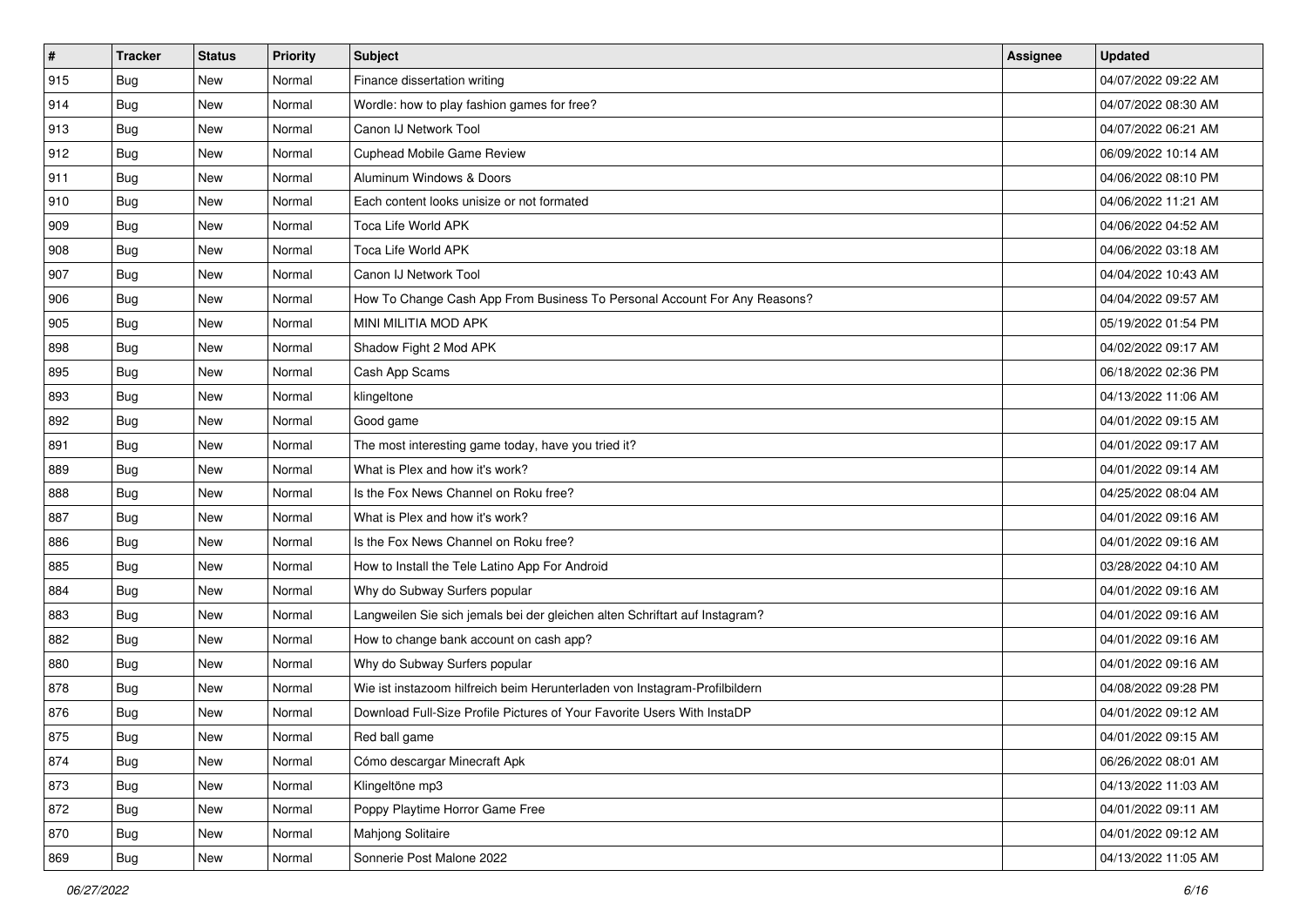| $\vert$ # | <b>Tracker</b> | <b>Status</b> | Priority | <b>Subject</b>                                                                   | <b>Assignee</b> | <b>Updated</b>      |
|-----------|----------------|---------------|----------|----------------------------------------------------------------------------------|-----------------|---------------------|
| 865       | <b>Bug</b>     | New           | Normal   | Canon IJ Printer Utility                                                         |                 | 05/18/2022 07:24 PM |
| 864       | <b>Bug</b>     | New           | Normal   | Canon IJ Network Tool                                                            |                 | 04/01/2022 09:14 AM |
| 863       | <b>Bug</b>     | New           | Normal   | Canon IJ Network Tool                                                            |                 | 04/01/2022 09:12 AM |
| 862       | <b>Bug</b>     | New           | Normal   | none                                                                             |                 | 04/01/2022 09:11 AM |
| 859       | <b>Bug</b>     | <b>New</b>    | Normal   | Canon IJ Network Tool                                                            |                 | 04/01/2022 09:13 AM |
| 857       | <b>Bug</b>     | New           | Normal   | Welcome to the world of classic retro games                                      |                 | 04/01/2022 09:13 AM |
| 856       | Bug            | New           | Normal   | Online Classes Assistance Help For Student                                       |                 | 04/01/2022 09:13 AM |
| 855       | <b>Bug</b>     | New           | Normal   | Online Classes Assistance Help For Student                                       |                 | 04/01/2022 09:13 AM |
| 854       | <b>Bug</b>     | New           | Normal   | How To Resolve Password Problems Through Facebook Customer Service?              |                 | 04/09/2022 06:11 PM |
| 853       | Bug            | <b>New</b>    | Normal   | what is dr laser                                                                 |                 | 04/01/2022 09:13 AM |
| 852       | <b>Bug</b>     | New           | Normal   | How to cancel your French Bee flight within 24 hours?                            |                 | 04/01/2022 09:13 AM |
| 851       | <b>Bug</b>     | New           | Normal   | Laden Sie den kostenlosen MP3-Klingelton für Ihr Mobiltelefon herunter           |                 | 04/01/2022 09:14 AM |
| 850       | Bug            | New           | Normal   | Puppy Playtime APK Android                                                       |                 | 04/01/2022 09:14 AM |
| 849       | <b>Bug</b>     | New           | Normal   | FutEmax App Apk - Watch Soccer, Fantasy Football, And More On Your Mobile Device |                 | 04/01/2022 09:04 AM |
| 844       | <b>Bug</b>     | New           | Normal   | To know Chime Routing Number call on the helpline number                         |                 | 04/01/2022 08:58 AM |
| 843       | <b>Bug</b>     | New           | Normal   | Canon IJ Network Tool                                                            |                 | 04/01/2022 08:58 AM |
| 842       | <b>Bug</b>     | New           | Normal   | Join the fun game                                                                |                 | 04/01/2022 08:58 AM |
| 841       | <b>Bug</b>     | <b>New</b>    | Normal   | How do I activate FOX NOW?                                                       |                 | 04/01/2022 08:58 AM |
| 840       | <b>Bug</b>     | New           | Normal   | Is Tubi really free and legal?                                                   |                 | 04/01/2022 08:58 AM |
| 839       | <b>Bug</b>     | New           | Normal   | How do I activate FOX NOW?                                                       |                 | 04/01/2022 08:58 AM |
| 838       | Bug            | New           | Normal   | Celebrity Hunter Mod apk - Como instalá-lo                                       |                 | 04/01/2022 08:58 AM |
| 836       | <b>Bug</b>     | New           | Normal   | What Is The Required Amount To Pay As Cash App Clearance Fee?                    |                 | 04/01/2022 09:00 AM |
| 835       | Bug            | <b>New</b>    | Normal   | Build your strong army with Taming io                                            |                 | 04/01/2022 08:59 AM |
| 834       | <b>Bug</b>     | New           | Normal   | Grasp the secret to relieve stress and fatigue                                   |                 | 04/01/2022 08:57 AM |
| 833       | <b>Bug</b>     | New           | Normal   | Does Direct Deposit Hit Chime- seek Chime Customer Service                       |                 | 04/01/2022 08:59 AM |
| 832       | <b>Bug</b>     | New           | Normal   | Choque Royale Mod Apk                                                            |                 | 04/01/2022 08:59 AM |
| 831       | <b>Bug</b>     | New           | Normal   | Build and shoot                                                                  |                 | 05/29/2022 04:47 PM |
| 830       | <b>Bug</b>     | New           | Normal   | Poppy Playtime APK                                                               |                 | 04/01/2022 08:59 AM |
| 828       | <b>Bug</b>     | New           | Normal   | Nursery management                                                               |                 | 06/13/2022 08:55 AM |
| 827       | <b>Bug</b>     | New           | Normal   | Come To Know The Required Steps To Unlock Cash App Account                       |                 | 04/01/2022 08:59 AM |
| 826       | <b>Bug</b>     | New           | Normal   | How to Dowload MXL TV Premium                                                    |                 | 05/26/2022 03:34 PM |
| 825       | <b>Bug</b>     | New           | Normal   | Lucky Patcher Download                                                           |                 | 06/26/2022 06:09 PM |
| 822       | <b>Bug</b>     | New           | Normal   | Dowload Your Boyfriend Game                                                      |                 | 06/27/2022 09:48 AM |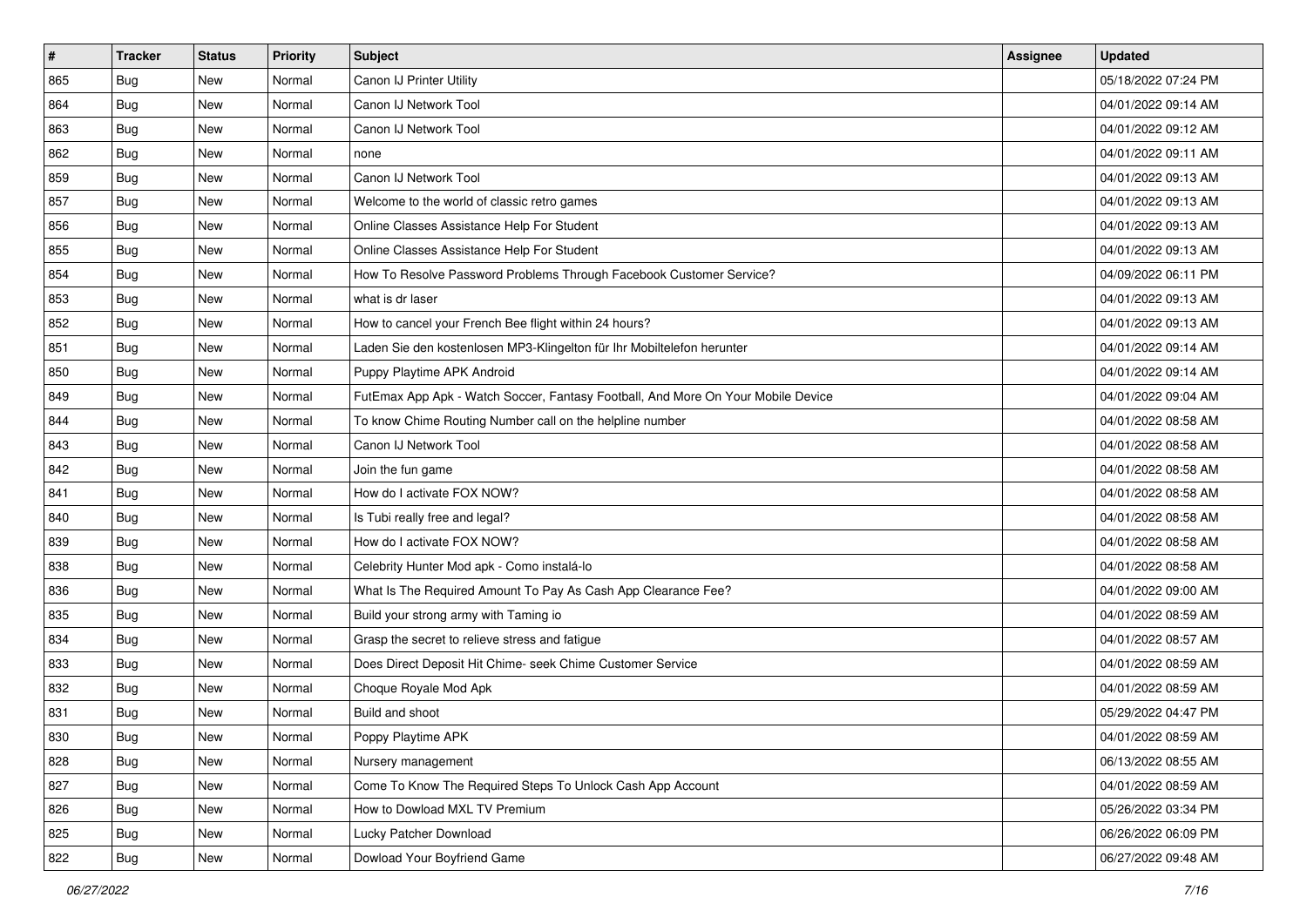| #   | <b>Tracker</b> | <b>Status</b> | Priority | <b>Subject</b>                                                                | Assignee | <b>Updated</b>      |
|-----|----------------|---------------|----------|-------------------------------------------------------------------------------|----------|---------------------|
| 821 | <b>Bug</b>     | New           | Normal   | Nicoo - A Review of the Popular Battle Royale Game                            |          | 04/01/2022 08:56 AM |
| 820 | Bug            | <b>New</b>    | Normal   | Metal Slug Apk para Android                                                   |          | 06/27/2022 10:41 AM |
| 819 | Bug            | New           | Normal   | Metal Slug Apk para Android                                                   |          | 06/27/2022 09:35 AM |
| 817 | Bug            | New           | Normal   | Pacman 30th Anniversary                                                       |          | 06/27/2022 11:47 AM |
| 816 | Bug            | New           | Normal   | Play Scribble io fun with everyone                                            |          | 06/23/2022 10:52 AM |
| 811 | <b>Bug</b>     | New           | Normal   | Canon IJ Network Tool                                                         |          | 06/26/2022 12:58 PM |
| 809 | Bug            | New           | Normal   | Smash Karts - immerse yourself in the exciting race                           |          | 06/26/2022 04:49 PM |
| 808 | Bug            | New           | Normal   | Sinnvolle Guten-Morgen-Grüße                                                  |          | 06/27/2022 05:41 AM |
| 807 | <b>Bug</b>     | New           | Normal   | 1v1Battle is a strategic action 'Build and shoot' game                        |          | 06/27/2022 06:52 AM |
| 804 | Bug            | New           | Normal   | Review                                                                        |          | 06/27/2022 10:35 AM |
| 802 | <b>Bug</b>     | New           | Normal   | Who Is an ETL Engineer                                                        |          | 06/26/2022 05:48 PM |
| 801 | Bug            | New           | Normal   | Who Is an ETL Engineer                                                        |          | 06/27/2022 12:25 PM |
| 800 | Bug            | New           | Normal   | Who Is an ETL Engineer                                                        |          | 06/25/2022 10:31 PM |
| 799 | <b>Bug</b>     | New           | Normal   | Who Is an ETL Engineer                                                        |          | 06/27/2022 11:07 AM |
| 798 | Bug            | New           | Normal   | Who Is an ETL Engineer                                                        |          | 06/27/2022 09:48 AM |
| 796 | <b>Bug</b>     | New           | Normal   | How Does Cash App ++ actually work and What is the process of it              |          | 06/22/2022 07:03 AM |
| 795 | Bug            | New           | Normal   | Drift Boss - Exciting Race                                                    |          | 06/26/2022 06:32 PM |
| 792 | <b>Bug</b>     | New           | Normal   | What is Google Camera Mod?                                                    |          | 06/27/2022 10:20 AM |
| 791 | Bug            | New           | Normal   | Samsnung TV Plus is not working                                               |          | 04/01/2022 09:03 AM |
| 790 | <b>Bug</b>     | <b>New</b>    | Normal   | My app                                                                        |          | 04/01/2022 09:03 AM |
| 789 | Bug            | New           | Normal   | Full version                                                                  |          | 06/27/2022 01:00 PM |
| 788 | Bug            | <b>New</b>    | Normal   | Intro Maker Mod APK                                                           |          | 06/26/2022 11:01 AM |
| 787 | Bug            | New           | Normal   | Assured Assignment Help                                                       |          | 06/26/2022 06:14 PM |
| 786 | <b>Bug</b>     | New           | Normal   | Best Assignment Help in Australia & UK                                        |          | 06/21/2022 09:28 PM |
| 785 | Bug            | New           | Normal   | How To Get Money Off Cash App Without Card Or With A Card?                    |          | 06/27/2022 08:28 AM |
| 784 | Bug            | New           | Normal   | How To Add Money On Cash App Card And Check The Funds?                        |          | 06/26/2022 01:43 PM |
| 783 | <b>Bug</b>     | New           | Normal   | How Do I Determine The Reasons And Solutions To Fix Cash App Transfer Failed? |          | 06/26/2022 12:30 PM |
| 782 | <b>Bug</b>     | New           | Normal   | Comment faire une sonnerie téléphonique                                       |          | 06/27/2022 04:47 AM |
| 781 | <b>Bug</b>     | New           | Normal   | Free Whatsapp Group to Join                                                   |          | 06/25/2022 01:25 AM |
| 777 | <b>Bug</b>     | New           | Normal   | Obtain driving instructions using Google Maps.                                |          | 06/27/2022 10:37 AM |
| 776 | <b>Bug</b>     | New           | Normal   | Wibargain                                                                     |          | 06/17/2022 08:52 PM |
| 775 | Bug            | New           | Normal   | cash app                                                                      |          | 02/14/2022 08:20 AM |
| 774 | <b>Bug</b>     | New           | Normal   | Follow proper initiatives                                                     |          | 06/26/2022 10:40 PM |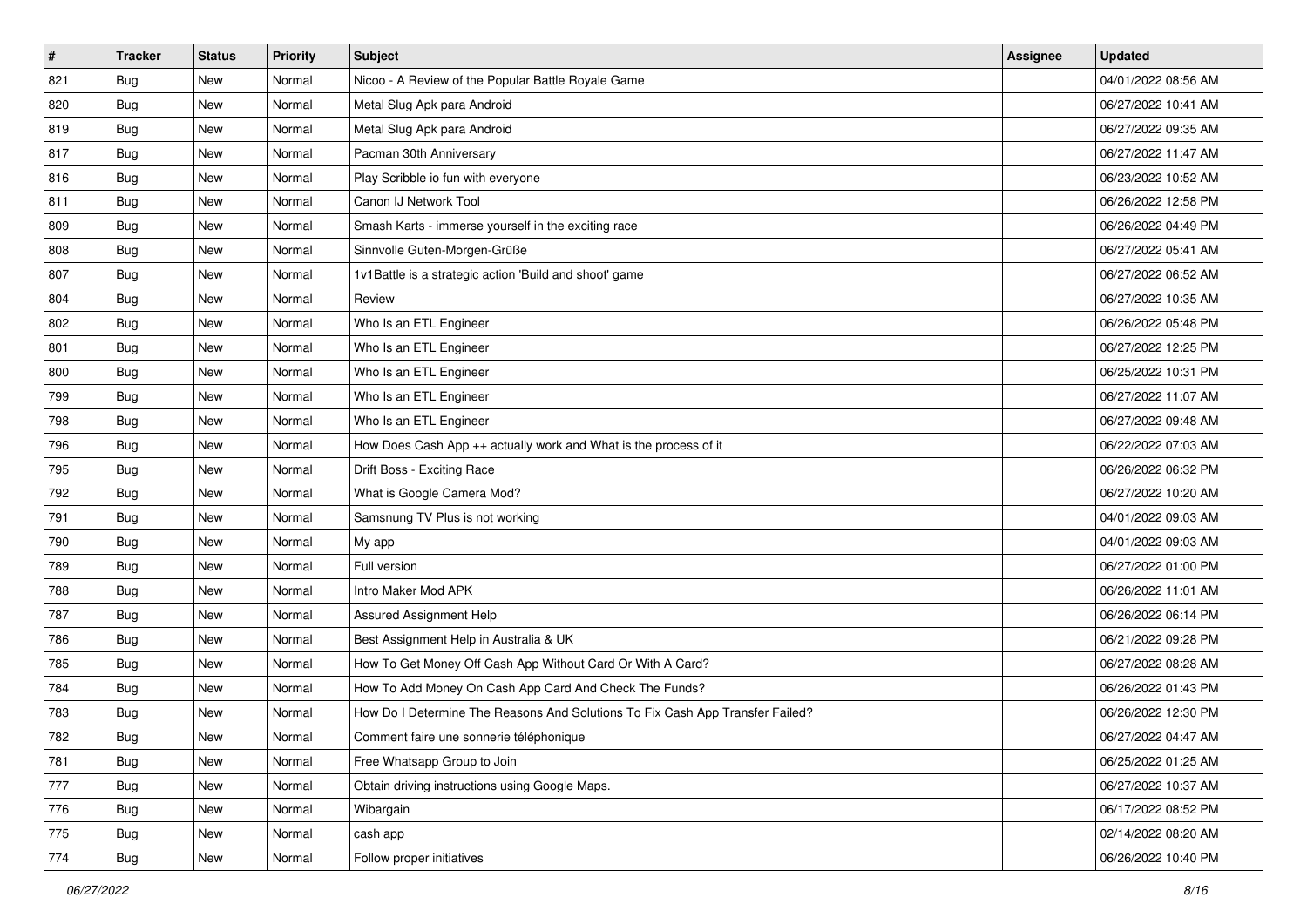| $\vert$ # | <b>Tracker</b> | <b>Status</b> | Priority | Subject                                                                                             | <b>Assignee</b> | <b>Updated</b>      |
|-----------|----------------|---------------|----------|-----------------------------------------------------------------------------------------------------|-----------------|---------------------|
| 773       | <b>Bug</b>     | New           | Normal   | Spades - Play online free                                                                           |                 | 06/26/2022 07:18 PM |
| 772       | <b>Bug</b>     | New           | Normal   | united airlines baggage policy                                                                      |                 | 06/27/2022 09:09 AM |
| 771       | <b>Bug</b>     | New           | Normal   | united airlines baggage policy                                                                      |                 | 06/26/2022 07:19 AM |
| 770       | Bug            | New           | Normal   | Canon IJ Network Tool                                                                               |                 | 06/27/2022 11:57 AM |
| 769       | <b>Bug</b>     | <b>New</b>    | Normal   | check my cash app                                                                                   |                 | 06/26/2022 08:33 PM |
| 768       | <b>Bug</b>     | New           | Normal   | Where can you buy best jackets online?                                                              |                 | 06/26/2022 01:50 PM |
| 767       | Bug            | New           | Normal   | apkmod                                                                                              |                 | 06/26/2022 07:59 AM |
| 766       | <b>Bug</b>     | New           | Normal   | Pobreflix Mod APK Review                                                                            |                 | 06/23/2022 01:39 AM |
| 765       | <b>Bug</b>     | New           | Normal   | Follow proper initiatives to check my cash app                                                      |                 | 06/25/2022 10:08 AM |
| 764       | Bug            | New           | Normal   | What is available to see what I can watch HBO Max?                                                  |                 | 06/26/2022 08:52 PM |
| 762       | <b>Bug</b>     | New           | Normal   | How To Add Money To A Cash App Card If Struggling With Low Amount?                                  |                 | 06/24/2022 07:48 AM |
| 760       | Bug            | New           | Normal   | apkmod                                                                                              |                 | 05/20/2022 05:32 AM |
| 758       | Bug            | New           | Normal   | How Do I Study Consistently For Hours?                                                              |                 | 06/27/2022 12:49 AM |
| 757       | <b>Bug</b>     | New           | Normal   | Why Is Issue of Car Maintenance so Famous for the Consumers?                                        |                 | 04/01/2022 09:01 AM |
| 754       | <b>Bug</b>     | New           | Normal   | Cómo descargar tonos gratis de teléfono celular                                                     |                 | 06/26/2022 01:56 PM |
| 753       | Bug            | New           | Normal   | onlineessaygrader                                                                                   |                 | 04/01/2022 09:01 AM |
| 752       | <b>Bug</b>     | New           | Normal   | Plagerism checker                                                                                   |                 | 06/26/2022 06:33 PM |
| 750       | Bug            | New           | Normal   | Create a Report Template                                                                            |                 | 06/26/2022 04:27 PM |
| 749       | Bug            | New           | Normal   | The Best Bubble Shooter Game for Android                                                            |                 | 06/26/2022 12:12 PM |
| 748       | <b>Bug</b>     | New           | Normal   | Il y a quelques façons d'obtenir des sonneries gratuites pour votre iPhone                          |                 | 06/26/2022 11:24 PM |
| 747       | Bug            | New           | Normal   | How to Install Tyflex Plus on Your Android Device                                                   |                 | 06/26/2022 08:16 AM |
| 744       | <b>Bug</b>     | New           | Normal   | <b>Pixel Survive</b>                                                                                |                 | 04/01/2022 09:02 AM |
| 743       | Bug            | <b>New</b>    | Normal   | They promote 'pixel art' contests and a 'game jam' related to the work and figure of Carlos Casares |                 | 04/15/2022 09:12 PM |
| 742       | <b>Bug</b>     | New           | Normal   | How Long Does Cash App Support Take To Respond For A Better Support?                                |                 | 06/25/2022 11:00 PM |
| 741       | <b>Bug</b>     | New           | Normal   | <b>Blockchain Technology Solutions</b>                                                              |                 | 06/26/2022 02:19 AM |
| 739       | Bug            | New           | Normal   | law dissertation help                                                                               |                 | 04/01/2022 09:02 AM |
| 738       | <b>Bug</b>     | New           | Normal   | How Much Amount Do I Get Using The Referral Code For Cash App?                                      |                 | 04/01/2022 09:03 AM |
| 737       | <b>Bug</b>     | New           | Normal   | How Do I Talk To A Live Person At Facebook If Anything Is Doubtful?                                 |                 | 04/01/2022 09:20 AM |
| 736       | Bug            | New           | Normal   | Want to Edit in My Website (transfer-factor.net) Unfortunately, Unable to Edit It                   |                 | 06/24/2022 07:32 AM |
| 735       | Bug            | New           | Normal   | A quick fix of how to get money back from cash app stocks                                           |                 | 06/26/2022 01:31 PM |
| 734       | <b>Bug</b>     | New           | Normal   | DR. STRANGE: Multiverse of Scheduling Madness!                                                      |                 | 04/01/2022 09:33 AM |
| 733       | <b>Bug</b>     | New           | Normal   | How does one go about getting a book deal?                                                          |                 | 04/01/2022 09:33 AM |
| 732       | <b>Bug</b>     | New           | Normal   | Get rectifications steps about why cash app transfer failed                                         |                 | 06/26/2022 03:28 PM |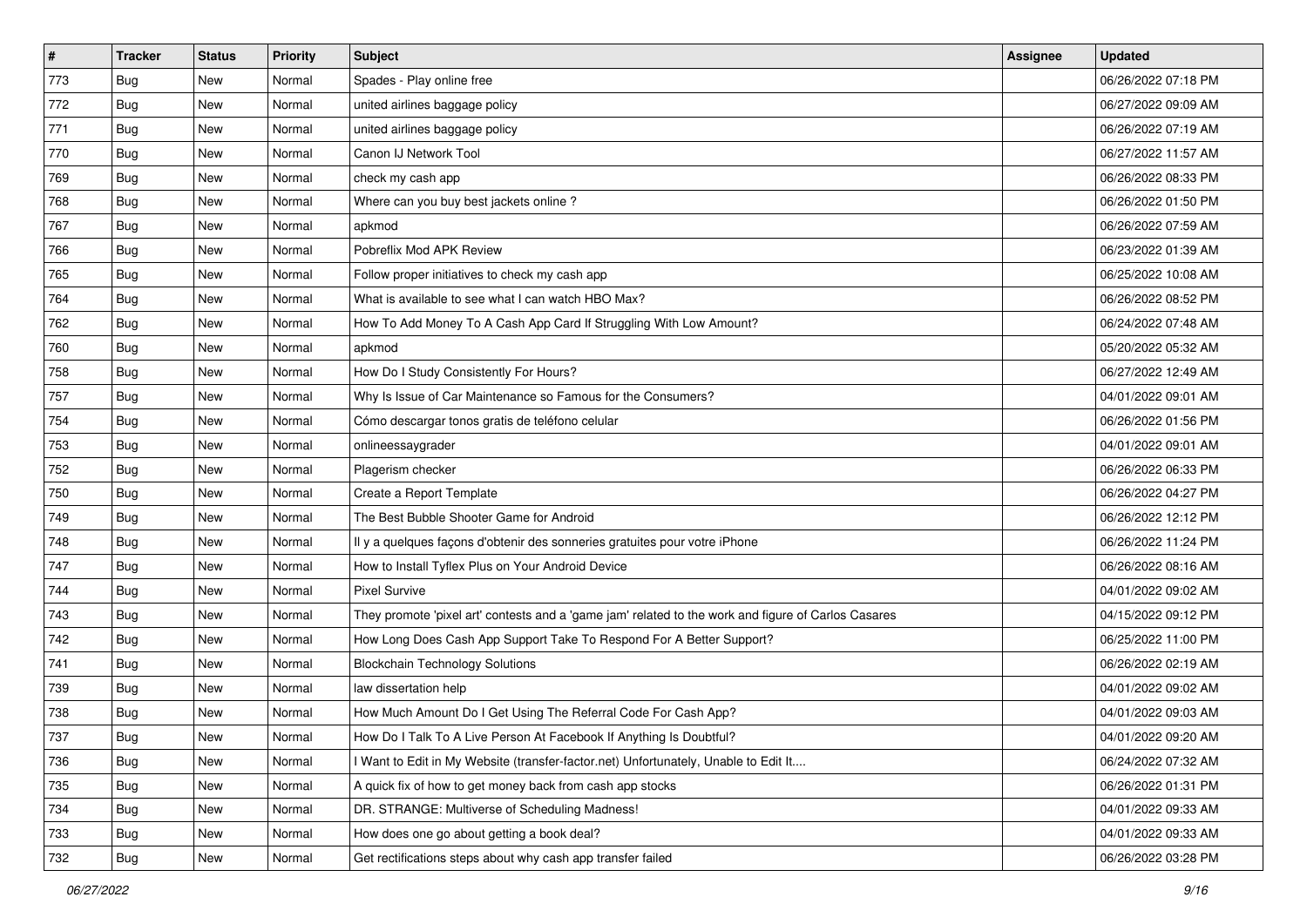| #   | <b>Tracker</b> | <b>Status</b> | Priority | <b>Subject</b>                                                               | Assignee | <b>Updated</b>      |
|-----|----------------|---------------|----------|------------------------------------------------------------------------------|----------|---------------------|
| 731 | <b>Bug</b>     | New           | Normal   | Avail Of Cash App Customer Service If Unable To Down Cash App Mobile App?    |          | 06/25/2022 08:36 PM |
| 730 | <b>Bug</b>     | New           | Normal   | Canon IJ Network Tool                                                        |          | 06/26/2022 05:51 PM |
| 729 | <b>Bug</b>     | New           | Normal   | Canon IJ Network Tool                                                        |          | 04/01/2022 09:33 AM |
| 728 | <b>Bug</b>     | New           | Normal   | Will Cash App refund money if scammed? Hitches With Optimum Ease             |          | 06/26/2022 06:15 AM |
| 726 | <b>Bug</b>     | New           | Normal   | Mobile Application Development Services                                      |          | 06/27/2022 09:10 AM |
| 724 | <b>Bug</b>     | New           | Normal   | Dial Chime Customer support number for a quick response                      |          | 06/25/2022 10:58 AM |
| 721 | <b>Bug</b>     | New           | Normal   | Cómo instalar un Mod Apk                                                     |          | 06/24/2022 09:39 PM |
| 720 | <b>Bug</b>     | New           | Normal   | How does Cash App Phone Number provide a quick treatment?                    |          | 06/27/2022 08:02 AM |
| 719 | <b>Bug</b>     | New           | Normal   | How Do I Send \$5000 Through Cash App Account With Ease?                     |          | 06/26/2022 10:14 PM |
| 717 | Bug            | New           | Normal   | Disney Plus Apk - Watch Movies and TV Shows on Your Device                   |          | 06/26/2022 04:56 AM |
| 716 | <b>Bug</b>     | New           | Normal   | La celebración de un BabyShower.                                             |          | 06/27/2022 12:29 PM |
| 715 | Bug            | New           | Normal   | Puppy Playtime Descargar gratis                                              |          | 06/27/2022 05:42 AM |
| 714 | Bug            | New           | Normal   | Cuevana 3 Premium - Enjoy Your Favorite Movies and TV Shows on Your Smart TV |          | 06/26/2022 06:14 AM |
| 712 | <b>Bug</b>     | New           | Normal   | <b>Tips and Tricks</b>                                                       |          | 06/26/2022 04:19 PM |
| 711 | <b>Bug</b>     | New           | Normal   | Human Fall Flat Apk Download                                                 |          | 06/25/2022 09:44 AM |
| 710 | <b>Bug</b>     | New           | Normal   | Take Necessary Assistance If You Are Unable Activate Cash App Card           |          | 06/25/2022 09:26 PM |
| 709 | <b>Bug</b>     | New           | Normal   | How To Load Cash App Card At Walmart Without Having To Face Any Hassle?      |          | 06/27/2022 10:30 AM |
| 708 | <b>Bug</b>     | <b>New</b>    | Normal   | Efficient ways to proceed with the cash app dispute process?                 |          | 06/26/2022 12:08 AM |
| 706 | <b>Bug</b>     | New           | Normal   | How Can You Cancel A Cash App Payment Without Any Prior Information?         |          | 06/26/2022 09:13 AM |
| 705 | Bug            | New           | Normal   | wuxiaworld                                                                   |          | 06/26/2022 01:43 PM |
| 704 | <b>Bug</b>     | New           | Normal   | Reach support team of Chime Customer Service for instant help                |          | 06/27/2022 01:05 PM |
| 703 | <b>Bug</b>     | New           | Normal   | For real-time help, dial Facebook customer service number                    |          | 06/27/2022 12:08 PM |
| 702 | Bug            | New           | Normal   | Avail Chime Customer Service to know How To Get Chime Bank Statement         |          | 06/27/2022 04:59 AM |
| 701 | <b>Bug</b>     | New           | Normal   | Why Law Essay Helper UK is Necessary?                                        |          | 06/24/2022 03:17 PM |
| 700 | Bug            | New           | Normal   | Cómo descargar Poppy Playtime                                                |          | 04/01/2022 09:30 AM |
| 699 | <b>Bug</b>     | New           | Normal   | Would you be able to utilize Cash App Twitch?                                |          | 06/27/2022 10:45 AM |
| 697 | Bug            | New           | Normal   | How to Descargar Pura TV For Android                                         |          | 06/26/2022 11:36 PM |
| 696 | <b>Bug</b>     | New           | Normal   | How to Install the TuMangaOnline App                                         |          | 06/27/2022 02:49 AM |
| 695 | Bug            | New           | Normal   | Refer Listas IPTV Apk                                                        |          | 06/25/2022 08:23 PM |
| 692 | <b>Bug</b>     | New           | Normal   | Esports 888b                                                                 |          | 06/12/2022 10:04 AM |
| 691 | Bug            | New           | Normal   | tea garden dublin                                                            |          | 04/01/2022 09:31 AM |
| 690 | <b>Bug</b>     | New           | Normal   | campervan hire                                                               |          | 06/26/2022 06:47 PM |
| 689 | <b>Bug</b>     | New           | Normal   | How to use twitch.tv/activate?                                               |          | 06/27/2022 05:44 AM |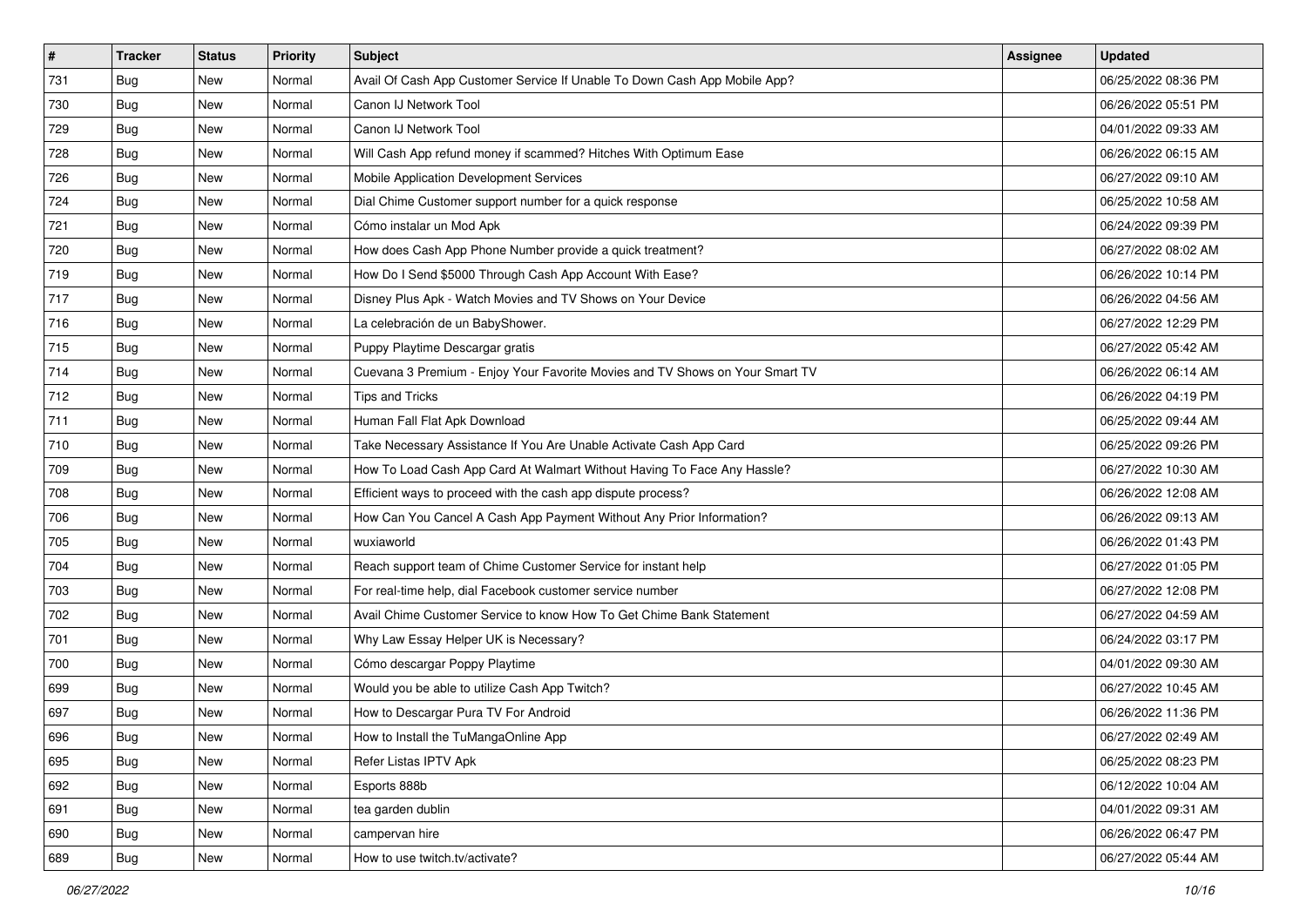| $\vert$ # | <b>Tracker</b> | <b>Status</b> | Priority | Subject                                                               | Assignee | <b>Updated</b>      |
|-----------|----------------|---------------|----------|-----------------------------------------------------------------------|----------|---------------------|
| 688       | <b>Bug</b>     | New           | Normal   | How to use twitch.tv/activate?                                        |          | 06/24/2022 04:16 AM |
| 687       | Bug            | New           | Normal   | How to use twitch.tv/activate?                                        |          | 06/27/2022 12:34 PM |
| 686       | <b>Bug</b>     | New           | Normal   | Welcome To The Most Demandable Mahipalpur Escorts Agency              |          | 06/26/2022 04:37 AM |
| 684       | <b>Bug</b>     | New           | Normal   | Difference between paper map and online map                           |          | 06/27/2022 12:34 AM |
| 682       | Bug            | New           | Normal   | Does Facebook customer service live chat allow to speak with someone? |          | 06/26/2022 07:17 AM |
| 679       | <b>Bug</b>     | New           | Normal   | Word Finder helps you to play word games better                       |          | 04/01/2022 09:34 AM |
| 678       | Bug            | New           | Normal   | How to be a winner in buidnow gg                                      |          | 06/24/2022 06:57 AM |
| 677       | Bug            | New           | Normal   | Logo Design Services Near Me                                          |          | 06/26/2022 02:32 AM |
| 676       | <b>Bug</b>     | New           | Normal   | Does Facebook customer service live chat allow to speak with someone? |          | 04/01/2022 09:39 AM |
| 675       | Bug            | New           | Normal   | What Are Smart Tactics To Fix Cash App Transfer Failed Hurdles?       |          | 06/27/2022 09:51 AM |
| 673       | <b>Bug</b>     | New           | Normal   | Learn the basics of pixel art - Clear grid                            |          | 06/26/2022 04:57 PM |
| 672       | <b>Bug</b>     | New           | Normal   | The easiest way to delete ringtones on iPhone                         |          | 06/27/2022 03:38 AM |
| 670       | Bug            | <b>New</b>    | Normal   | JTWhatsApp Apk - The New and Improved WhatsApp                        |          | 06/17/2022 04:36 PM |
| 668       | <b>Bug</b>     | New           | Normal   | Get to know Cash App Refund Process here                              |          | 06/27/2022 12:28 PM |
| 667       | Bug            | <b>New</b>    | Normal   | What Is a Ringtone?                                                   |          | 06/27/2022 07:34 AM |
| 666       | <b>Bug</b>     | New           | Normal   | 470+ pages à colorier de Noël                                         |          | 06/26/2022 04:55 PM |
| 664       | <b>Bug</b>     | New           | Normal   | Tea TV Apk Download - The Best Way to Watch Movies Offline            |          | 06/26/2022 12:59 PM |
| 662       | Bug            | New           | Normal   | Oreo TV Download - The Easiest Way to Watch Live TV                   |          | 06/26/2022 10:14 AM |
| 661       | <b>Bug</b>     | New           | Normal   | Turbo VPN MOD APK Download                                            |          | 06/24/2022 08:51 AM |
| 660       | Bug            | New           | Normal   | Anchovies Nutrition Facts And Health Benefits                         |          | 04/01/2022 09:40 AM |
| 659       | Bug            | New           | Normal   | Olive Oil Properties And Health Benefits                              |          | 06/26/2022 12:59 AM |
| 658       | <b>Bug</b>     | New           | Normal   | Watermelon Nutrition Facts And Health Benefits                        |          | 06/26/2022 08:33 AM |
| 657       | Bug            | New           | Normal   | Coconut Nutrition Facts And Health Benefits                           |          | 06/27/2022 08:56 AM |
| 656       | <b>Bug</b>     | New           | Normal   | Kiwi Nutrition Facts And Health Benefits                              |          | 06/27/2022 03:49 AM |
| 655       | <b>Bug</b>     | New           | Normal   | <b>Eggplant Health Benefits</b>                                       |          | 06/26/2022 07:21 PM |
| 653       | <b>Bug</b>     | <b>New</b>    | Normal   | Jujube (Jinjoles): Properties And Health Benefits                     |          | 06/27/2022 08:47 AM |
| 652       | Bug            | New           | Normal   | Sesame Health Benefits                                                |          | 06/27/2022 08:59 AM |
| 651       | <b>Bug</b>     | New           | Normal   | Salmon Health Benefits                                                |          | 06/27/2022 12:42 AM |
| 650       | <b>Bug</b>     | New           | Normal   | <b>Cherries Health Benefits</b>                                       |          | 06/26/2022 12:57 AM |
| 645       | <b>Bug</b>     | New           | Normal   | thong tin chinh xac nhat hom nay                                      |          | 06/26/2022 09:46 PM |
| 644       | Bug            | New           | Normal   | <b>TeaTV App Review</b>                                               |          | 06/27/2022 11:47 AM |
| 643       | <b>Bug</b>     | New           | Normal   | Oreo TV Apk Download                                                  |          | 06/26/2022 11:50 PM |
| 642       | <b>Bug</b>     | New           | Normal   | thong tin thoi tiet ngay hom nay                                      |          | 06/27/2022 10:03 AM |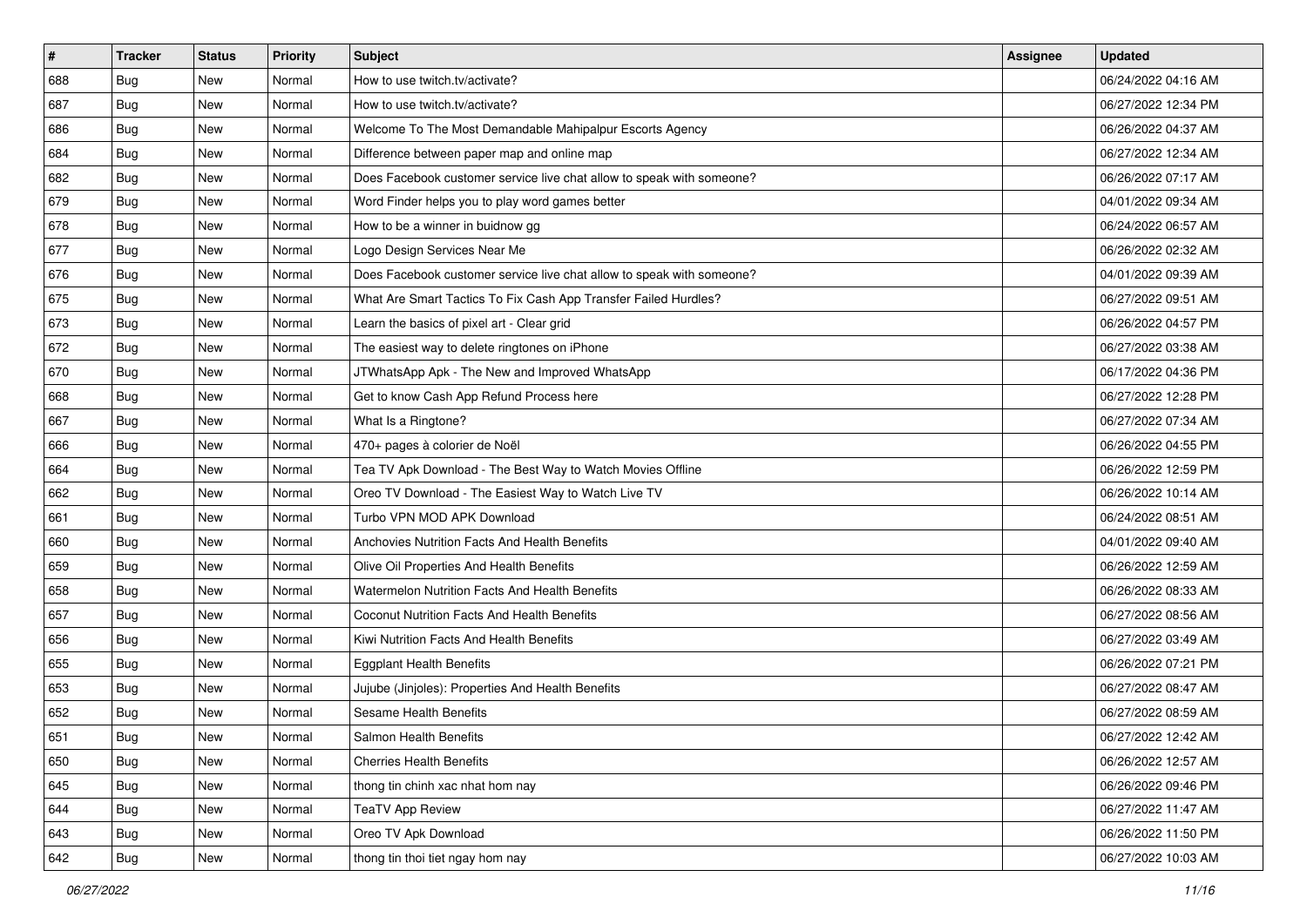| $\vert$ # | <b>Tracker</b> | <b>Status</b> | Priority | <b>Subject</b>                                                                   | Assignee | <b>Updated</b>      |
|-----------|----------------|---------------|----------|----------------------------------------------------------------------------------|----------|---------------------|
| 641       | Bug            | New           | Normal   | Get Best Economics Dissertation Writing Service                                  |          | 06/25/2022 10:04 AM |
| 640       | Bug            | New           | Normal   | play game with me                                                                |          | 06/27/2022 10:32 AM |
| 639       | <b>Bug</b>     | New           | Normal   | thong tin chinh xac                                                              |          | 06/27/2022 09:48 AM |
| 638       | Bug            | New           | Normal   | Run 3 game                                                                       |          | 06/26/2022 06:31 AM |
| 636       | <b>Bug</b>     | New           | Normal   | What is the most popular furniture color?                                        |          | 06/25/2022 04:57 PM |
| 635       | Bug            | New           | Normal   | Buy Steroids Online with OurMedicnes.com   Best Quality Steroids                 |          | 06/26/2022 12:01 AM |
| 634       | <b>Bug</b>     | New           | Normal   | Buy Vidalista Tablets (Tadalafil) at [\$25 OFF + Free Shipping] Vidalistatablets |          | 06/27/2022 09:29 AM |
| 633       | <b>Bug</b>     | New           | Normal   | How i can i solve my issue                                                       |          | 04/01/2022 09:38 AM |
| 632       | Bug            | New           | Normal   | CheapestMedsShop   100% Safe Medicines Online in UK & AUS.                       |          | 06/27/2022 02:04 AM |
| 631       | Bug            | <b>New</b>    | Normal   | How Can I Load Cash App Card at Walmart straight away?                           |          | 06/26/2022 04:07 PM |
| 630       | <b>Bug</b>     | New           | Normal   | How Can I Load Cash App Card at Walmart straight away?                           |          | 06/26/2022 12:04 AM |
| 629       | <b>Bug</b>     | New           | Normal   | How Can I Load Cash App Card at Walmart straight away?                           |          | 06/24/2022 07:55 PM |
| 628       | Bug            | New           | Normal   | CV reviewing services!                                                           |          | 06/26/2022 06:49 AM |
| 627       | <b>Bug</b>     | New           | Normal   | <b>HELO</b>                                                                      |          | 06/26/2022 06:42 AM |
| 625       | Bug            | New           | Normal   | The best free online driving directions tool                                     |          | 04/01/2022 09:28 AM |
| 624       | <b>Bug</b>     | New           | Normal   | Use go with the Driving Directions for your go                                   |          | 06/21/2022 04:54 AM |
| 623       | <b>Bug</b>     | New           | Normal   | Listen to online radio stations for mobile phones                                |          | 06/26/2022 01:20 PM |
| 622       | <b>Bug</b>     | New           | Normal   | CheapestMedsShop   100% Safe Medicines Online in UK & AUS.                       |          | 06/26/2022 05:27 PM |
| 621       | Bug            | New           | Normal   | Buy All Modafinil & Armodafinil Tablets @Buy Modafinil US                        |          | 06/26/2022 02:20 AM |
| 620       | Bug            | New           | Normal   | Viagra Meds: Fastest & Quick Delivery On Your Doorstep - USA                     |          | 06/26/2022 11:15 AM |
| 619       | <b>Bug</b>     | New           | Normal   | Online Trusted Medicine Store in US for Health - Genericmedsupply                |          | 06/27/2022 12:12 AM |
| 618       | Bug            | New           | Normal   | Buy Steroids Online with OurMedicnes.com   Best Quality Steroids                 |          | 06/27/2022 06:46 AM |
| 617       | Bug            | New           | Normal   | Buy Vidalista Tablets (Tadalafil) at [\$25 OFF + Free Shipping] Vidalistatablets |          | 06/26/2022 10:11 AM |
| 616       | <b>Bug</b>     | New           | Normal   | Buy Anavar Tablets   Anavar For Sale in USA, UK & Australia                      |          | 06/27/2022 02:02 AM |
| 615       | Bug            | New           | Normal   | CheapestMedsShop   100% Safe Medicines Online in USA UK & AUS.                   |          | 06/27/2022 12:14 PM |
| 614       | Bug            | New           | Normal   | Como baixar o MOD APK no celular                                                 |          | 06/27/2022 09:26 AM |
| 613       | <b>Bug</b>     | New           | Normal   | Buy Aspadol 100mg Tab Online in US, UK, AU   Erospharmacy                        |          | 06/26/2022 09:10 AM |
| 612       | <b>Bug</b>     | New           | Normal   | Luxury Slingshot Rental                                                          |          | 06/27/2022 12:17 AM |
| 607       | Bug            | New           | Normal   | Vex 5                                                                            |          | 04/01/2022 09:22 AM |
| 604       | <b>Bug</b>     | New           | Normal   | Idle Game Online                                                                 |          | 06/26/2022 11:11 AM |
| 603       | <b>Bug</b>     | New           | Normal   | Premiere gratuito da lista de IPTV                                               |          | 06/27/2022 01:24 PM |
| 600       | <b>Bug</b>     | New           | Normal   | Play Store Pro                                                                   |          | 06/25/2022 08:17 PM |
| 599       | <b>Bug</b>     | New           | Normal   | Do you know how to delete cash app account from your computer?                   |          | 06/24/2022 10:42 AM |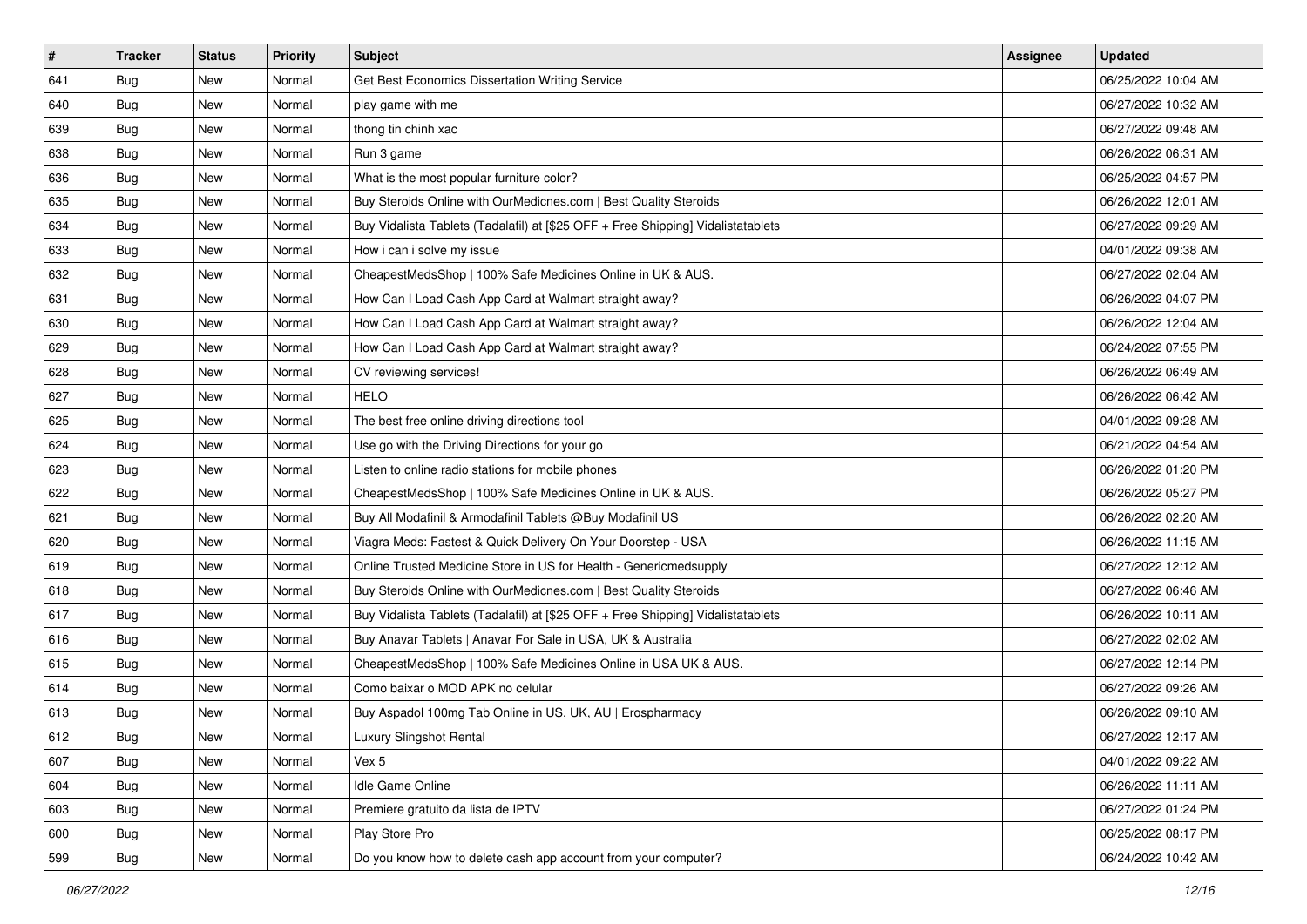| $\vert$ # | <b>Tracker</b> | <b>Status</b> | Priority | Subject                                                                                                                                                                                                                                                               | Assignee | <b>Updated</b>      |
|-----------|----------------|---------------|----------|-----------------------------------------------------------------------------------------------------------------------------------------------------------------------------------------------------------------------------------------------------------------------|----------|---------------------|
| 598       | Bug            | New           | Normal   | Universo s / f Download                                                                                                                                                                                                                                               |          | 06/25/2022 03:38 PM |
| 597       | <b>Bug</b>     | New           | Normal   | Universo s / f Download                                                                                                                                                                                                                                               |          | 06/26/2022 10:14 AM |
| 596       | <b>Bug</b>     | New           | Normal   | <b>Kids Games</b>                                                                                                                                                                                                                                                     |          | 06/27/2022 04:08 AM |
| 595       | <b>Bug</b>     | New           | Normal   | RFM Online - une révolution dans la gestion de l'identité numérique                                                                                                                                                                                                   |          | 06/27/2022 12:05 AM |
| 593       | <b>Bug</b>     | New           | Normal   | Eiffel Spark Ultimate C2 SN series is a fully synthetic range of advanced performance engine oils blended in high<br>performance fully synthetic (PAO - polyalphaolefin) basestocks fortified with advanced technology additive system,<br>specifically formulated to |          | 06/27/2022 03:28 AM |
| 592       | Bug            | New           | Normal   | Deezer Premium APK - Baixe músicas de qualquer lugar do mundo de graça                                                                                                                                                                                                |          | 06/26/2022 02:55 PM |
| 591       | Bug            | New           | Normal   | How To Find Facebook Modifications For Your Spotify Premium Apk?                                                                                                                                                                                                      |          | 06/27/2022 08:41 AM |
| 590       | Bug            | New           | Normal   | Follow proper initiatives to check my cash app card balance:                                                                                                                                                                                                          |          | 06/27/2022 09:57 AM |
| 589       | <b>Bug</b>     | New           | Normal   | How can I get the cash app phone number of customer support?                                                                                                                                                                                                          |          | 06/26/2022 01:59 PM |
| 588       | <b>Bug</b>     | New           | Normal   | YouTube Vanced Apk Manager App - Como instalá-lo                                                                                                                                                                                                                      |          | 06/27/2022 05:52 AM |
| 587       | Bug            | New           | Normal   | Why Picsart Pro Offers Great Features                                                                                                                                                                                                                                 |          | 06/26/2022 12:18 AM |
| 586       | <b>Bug</b>     | New           | Normal   | Best Modifications For Your Mobile Phone                                                                                                                                                                                                                              |          | 06/26/2022 01:51 AM |
| 585       | Bug            | New           | Normal   | What is cash app help number?                                                                                                                                                                                                                                         |          | 06/26/2022 06:21 PM |
| 584       | Bug            | New           | Normal   | Want the cash app customer service number to check balance?                                                                                                                                                                                                           |          | 06/27/2022 08:00 AM |
| 581       | <b>Bug</b>     | New           | Normal   | E-Learning Course Help                                                                                                                                                                                                                                                |          | 06/26/2022 10:14 AM |
| 577       | Bug            | New           | Normal   | Follow these easy steps to make Admiral Casino Login                                                                                                                                                                                                                  |          | 06/27/2022 06:34 AM |
| 576       | Bug            | New           | Normal   | So laden Sie ein Instagram-Bild herunter                                                                                                                                                                                                                              |          | 06/26/2022 08:46 PM |
| 574       | <b>Bug</b>     | New           | Normal   | How to fix the Epson printer offline issue due to a wired connection?                                                                                                                                                                                                 |          | 06/26/2022 11:19 AM |
| 573       | Bug            | New           | Normal   | Experimente lo mejor en la aplicación Apk de juegos gratis                                                                                                                                                                                                            |          | 06/26/2022 02:11 PM |
| 568       | Bug            | New           | Normal   | Instale a versão mais recente do YouTube Premium                                                                                                                                                                                                                      |          | 06/26/2022 01:53 PM |
| 567       | <b>Bug</b>     | New           | Normal   | Singapore assignment help                                                                                                                                                                                                                                             |          | 06/26/2022 10:52 AM |
| 566       | <b>Bug</b>     | New           | Normal   | Kinemaster Pro Download - los App Review                                                                                                                                                                                                                              |          | 04/01/2022 09:27 AM |
| 565       | <b>Bug</b>     | New           | Normal   | How To Install RepelisPlus On Your Android Phone?                                                                                                                                                                                                                     |          | 06/27/2022 06:54 AM |
| 564       | Bug            | New           | Normal   | How To Install RepelisPlus On Your Android Phone?                                                                                                                                                                                                                     |          | 06/27/2022 12:23 PM |
| 563       | <b>Bug</b>     | New           | Normal   | Understanding the Difference Between Free and Paid Mod Apks                                                                                                                                                                                                           |          | 06/26/2022 12:15 AM |
| 562       | Bug            | New           | Normal   | Learn Basic Mahjong Rules                                                                                                                                                                                                                                             |          | 06/23/2022 12:48 AM |
| 561       | Bug            | New           | Normal   | Enjoy the Full YouTube Premium Experience With YouTube Premium Membership                                                                                                                                                                                             |          | 06/27/2022 02:37 AM |
| 560       | Bug            | New           | Normal   | Whatsapp Aero - Make Your Phone Auto Connect                                                                                                                                                                                                                          |          | 04/01/2022 09:28 AM |
| 556       | Bug            | New           | Normal   | Play Game Mod Apk With Your Friends                                                                                                                                                                                                                                   |          | 06/27/2022 08:01 AM |
| 555       | <b>Bug</b>     | New           | Normal   | web design development in hyderabad                                                                                                                                                                                                                                   |          | 06/26/2022 01:08 PM |
| 554       | <b>Bug</b>     | New           | Normal   | XvideoStudio Video Editor APK Free Download on TechToDown                                                                                                                                                                                                             |          | 06/26/2022 01:18 AM |
| 553       | <b>Bug</b>     | New           | Normal   | Cinema HD APK - Free Movie Enjoyment App on Android                                                                                                                                                                                                                   |          | 06/26/2022 01:39 PM |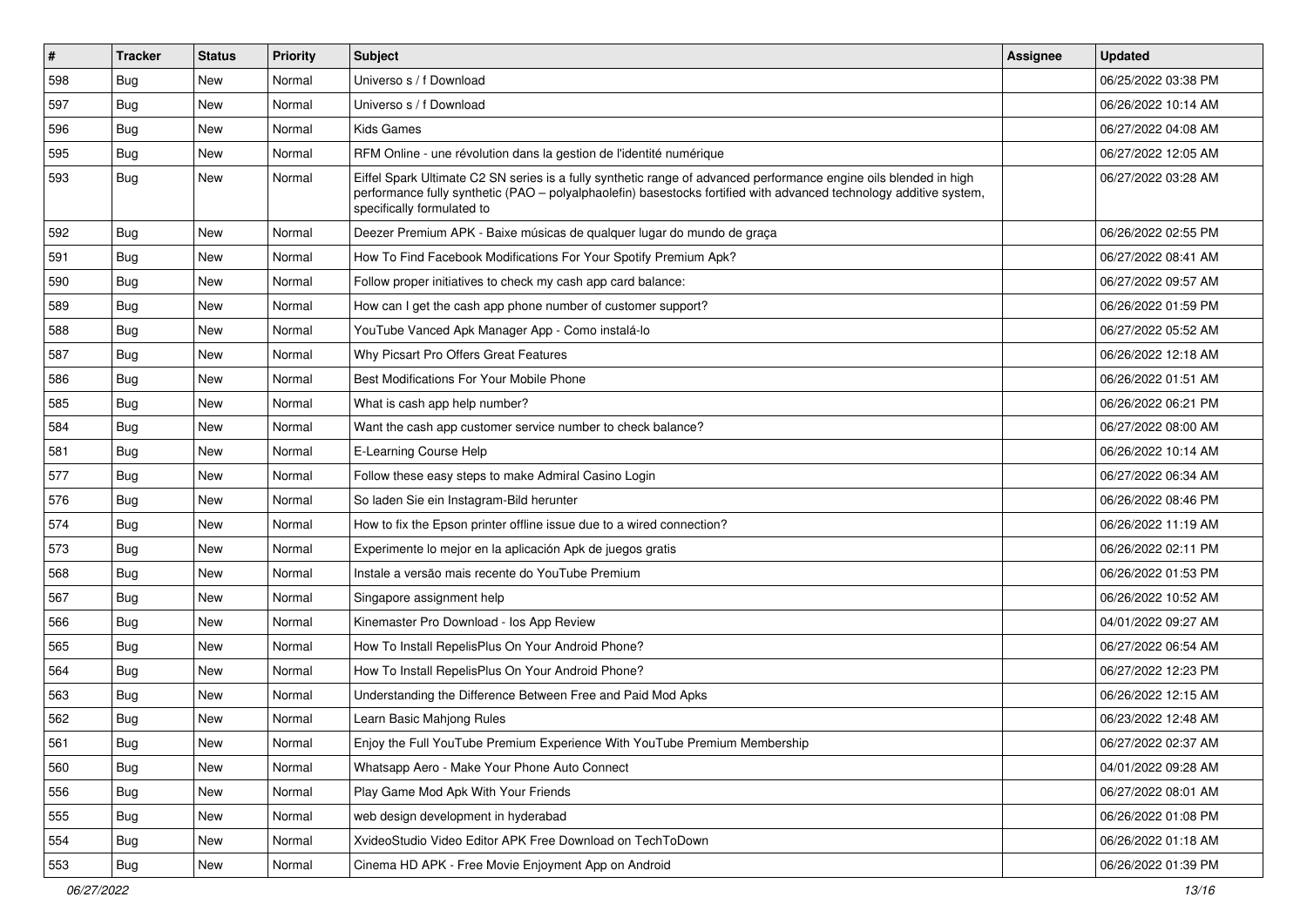| $\vert$ # | <b>Tracker</b> | <b>Status</b> | Priority | Subject                                                                                                                                                                                                                                        | Assignee | <b>Updated</b>      |
|-----------|----------------|---------------|----------|------------------------------------------------------------------------------------------------------------------------------------------------------------------------------------------------------------------------------------------------|----------|---------------------|
| 551       | <b>Bug</b>     | New           | Normal   | Why Do Students Need Online Best Dissertation Writing Services?                                                                                                                                                                                |          | 06/26/2022 08:15 AM |
| 550       | Bug            | New           | Normal   | Nederland FM - beste manieren om naar internationale radio op internet te luisteren                                                                                                                                                            |          | 06/27/2022 12:45 PM |
| 549       | Bug            | New           | Normal   | Radio Luisteren                                                                                                                                                                                                                                |          | 06/26/2022 11:56 AM |
| 548       | Bug            | New           | Normal   | Web N Logo Design                                                                                                                                                                                                                              |          | 04/01/2022 09:29 AM |
| 547       | Bug            | New           | Normal   | Get rid of the issue of cash app down by calling experts.                                                                                                                                                                                      |          | 06/26/2022 10:38 AM |
| 544       | <b>Bug</b>     | New           | Normal   | Hey! I had a very cool idea to order our general picture on canvas for my family as a gift. But couldn't find a good<br>one. Once my friend advised me this article in which I found what I was looking for and gave a cool gift to my family. |          | 06/27/2022 04:10 AM |
| 542       | Bug            | <b>New</b>    | Normal   | Web N Logo Design                                                                                                                                                                                                                              |          | 06/26/2022 01:28 AM |
| 541       | Bug            | New           | Normal   | How to fix the cash app payment failed errors?                                                                                                                                                                                                 |          | 06/27/2022 05:52 AM |
| 540       | <b>Bug</b>     | New           | Normal   | Why Haven't I Received My Cash App Card? Can I get t the reasons behind it                                                                                                                                                                     |          | 04/01/2022 09:25 AM |
| 539       | Bug            | New           | Normal   | Do you want to know how to activate cash card through phone number?                                                                                                                                                                            |          | 04/01/2022 09:25 AM |
| 538       | <b>Bug</b>     | New           | Normal   | Will cash app refund money if scammed quickly?                                                                                                                                                                                                 |          | 06/27/2022 10:25 AM |
| 537       | Bug            | New           | Normal   | Get tech assistance with customer support on ATT Yahoo email login issue.                                                                                                                                                                      |          | 06/27/2022 11:44 AM |
| 533       | Bug            | New           | Normal   | How to complete the homework assignments in economics in the easiest way?                                                                                                                                                                      |          | 06/26/2022 10:12 PM |
| 532       | Bug            | <b>New</b>    | Normal   | My Assignment Help                                                                                                                                                                                                                             |          | 06/27/2022 01:15 PM |
| 529       | <b>Bug</b>     | New           | Normal   | Thop TV APK - Free Download for Android                                                                                                                                                                                                        |          | 06/26/2022 06:28 PM |
| 528       | Bug            | New           | Normal   | Korean Mag                                                                                                                                                                                                                                     |          | 06/27/2022 08:14 AM |
| 526       | Bug            | New           | Normal   | Soundcloud to mp3 converter - Download Soundcloud songs                                                                                                                                                                                        |          | 06/27/2022 12:24 PM |
| 525       | <b>Bug</b>     | New           | Normal   | If you don't have a QR code: How to activate cash app card in app                                                                                                                                                                              |          | 06/27/2022 09:27 AM |
| 524       | Bug            | New           | Normal   | How Does Google Account Recovery Work If Your Account Is Hacked?                                                                                                                                                                               |          | 06/27/2022 12:46 PM |
| 520       | Bug            | New           | Normal   | What Is The Major Role Of Cash.app/Help and Support Page?                                                                                                                                                                                      |          | 06/27/2022 06:43 AM |
| 519       | Bug            | New           | Normal   | Are you finding online UK Assignment writers?                                                                                                                                                                                                  |          | 06/27/2022 07:23 AM |
| 518       | <b>Bug</b>     | New           | Normal   | How To Check The Balance Of Cash App Account By Taking Cash App Support?                                                                                                                                                                       |          | 06/27/2022 03:46 AM |
| 517       | <b>Bug</b>     | New           | Normal   | Proficient tips to take help of cash app support professionals:                                                                                                                                                                                |          | 06/26/2022 07:34 AM |
| 516       | <b>Bug</b>     | New           | Normal   | Does Cash App Help To Get Cash App Refund Without Any Interruption?                                                                                                                                                                            |          | 06/24/2022 01:56 PM |
| 515       | Bug            | New           | Normal   | Fragment Nike Dunk High Tokyo Fake                                                                                                                                                                                                             |          | 06/27/2022 08:24 AM |
| 514       | <b>Bug</b>     | New           | Normal   | Trans-Caribbean                                                                                                                                                                                                                                |          | 06/27/2022 08:06 AM |
| 512       | <b>Bug</b>     | New           | Normal   | The Importance Of Using Custom Writing Services                                                                                                                                                                                                |          | 06/26/2022 08:04 PM |
| 508       | Bug            | New           | Normal   | hire a professional dissertation help                                                                                                                                                                                                          |          | 06/27/2022 09:20 AM |
| 507       | <b>Bug</b>     | New           | Normal   | central.bitdefender.com                                                                                                                                                                                                                        |          | 06/27/2022 06:31 AM |
| 506       | <b>Bug</b>     | New           | Normal   | www.trendmicro.com/activate                                                                                                                                                                                                                    |          | 06/27/2022 10:10 AM |
| 505       | <b>Bug</b>     | New           | Normal   | www.trendmicro.com/activate                                                                                                                                                                                                                    |          | 06/27/2022 06:15 AM |
| 504       | <b>Bug</b>     | New           | Normal   | A beginner should always look for online Java assignment help!                                                                                                                                                                                 |          | 06/27/2022 10:32 AM |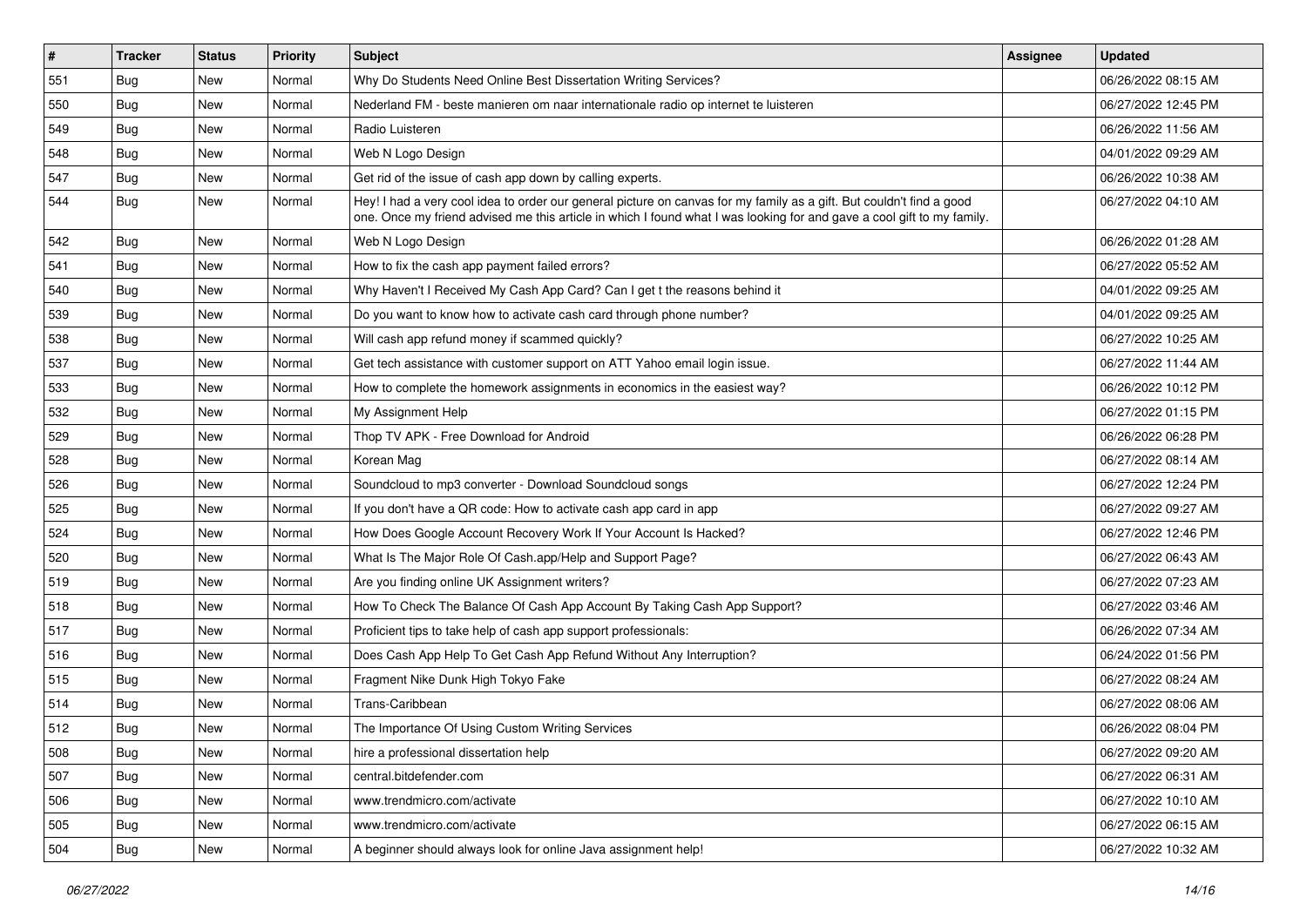| $\vert$ # | <b>Tracker</b> | <b>Status</b> | Priority | Subject                                                                                  | Assignee | <b>Updated</b>      |
|-----------|----------------|---------------|----------|------------------------------------------------------------------------------------------|----------|---------------------|
| 503       | <b>Bug</b>     | New           | Normal   | Youtube Premium Apk free download for Android                                            |          | 06/27/2022 09:29 AM |
| 502       | Bug            | New           | Normal   | Les instructions pour définir des sonneries pour iPhone sont simples et faciles à suivre |          | 06/27/2022 07:40 AM |
| 497       | <b>Bug</b>     | New           | Normal   | Fake Nike Dunk Low Off-White Lot 50                                                      |          | 06/27/2022 01:12 PM |
| 496       | <b>Bug</b>     | New           | Normal   | What is Live NetTV?                                                                      |          | 06/27/2022 10:51 AM |
| 495       | Bug            | New           | Normal   | Twitch Clip Downloader Download Twitch Clips Online 2021                                 |          | 06/27/2022 08:17 AM |
| 494       | <b>Bug</b>     | New           | Normal   | <b>Buy Discussion Post</b>                                                               |          | 06/27/2022 03:51 AM |
| 492       | Bug            | New           | Normal   | HD Streamz MOD APK v3.5.5 (Keine Werbung)                                                |          | 06/27/2022 12:51 PM |
| 490       | Bug            | New           | Normal   | Unlock cash app account by getting quick solutions from the technical executives         |          | 06/27/2022 09:57 AM |
| 489       | <b>Bug</b>     | New           | Normal   | Get cash app refund instantly if sent to the wrong person                                |          | 06/27/2022 09:12 AM |
| 488       | <b>Bug</b>     | New           | Normal   | Quick solution to solve cash app dispute by the technical team                           |          | 06/27/2022 02:04 AM |
| 487       | <b>Bug</b>     | New           | Normal   | Cheap Fake Dunks                                                                         |          | 06/27/2022 06:01 AM |
| 484       | <b>Bug</b>     | New           | Normal   | UK best essay writing service                                                            |          | 06/27/2022 05:20 AM |
| 483       | Bug            | <b>New</b>    | Normal   | UK best essay writing service                                                            |          | 06/25/2022 04:05 PM |
| 482       | <b>Bug</b>     | New           | Normal   | <b>Text Window</b>                                                                       |          | 06/27/2022 03:29 AM |
| 481       | Bug            | New           | Normal   | Nur Online Shop                                                                          |          | 06/27/2022 10:10 AM |
| 480       | <b>Bug</b>     | New           | Normal   | Nur Online Shop                                                                          |          | 06/27/2022 11:10 AM |
| 479       | Bug            | New           | Normal   | Limousine Service Bellevue WA                                                            |          | 06/25/2022 10:54 PM |
| 477       | Bug            | New           | Normal   | What Does Online Coupon Mean?                                                            |          | 06/25/2022 11:15 PM |
| 475       | <b>Bug</b>     | New           | Normal   | Floor Cleaning Arlington MA                                                              |          | 06/26/2022 07:33 AM |
| 474       | Bug            | New           | Normal   | Floor Waxing Arlington MA                                                                |          | 06/27/2022 03:03 AM |
| 473       | <b>Bug</b>     | New           | Normal   | Floor Stripping Arlington MA                                                             |          | 06/26/2022 11:10 AM |
| 472       | <b>Bug</b>     | New           | Normal   | Upholstery Cleaning Arlington MA                                                         |          | 04/01/2022 07:31 AM |
| 471       | Bug            | New           | Normal   | Residential Floor Cleaning Westchester MA                                                |          | 06/27/2022 07:08 AM |
| 470       | <b>Bug</b>     | New           | Normal   | Commercial Floor Cleaning Westchester MA                                                 |          | 06/26/2022 10:56 AM |
| 469       | <b>Bug</b>     | New           | Normal   | Germs Removal Westchester MA                                                             |          | 06/26/2022 05:31 PM |
| 468       | <b>Bug</b>     | <b>New</b>    | Normal   | Floor Cleaning Westchester MA                                                            |          | 06/27/2022 02:41 AM |
| 467       | <b>Bug</b>     | New           | Normal   | Floor Waxing Westchester MA                                                              |          | 04/01/2022 07:31 AM |
| 466       | <b>Bug</b>     | New           | Normal   | Floor Stripping Westchester MA                                                           |          | 06/26/2022 11:57 AM |
| 465       | <b>Bug</b>     | New           | Normal   | Carpet Cleaning Westchester MA                                                           |          | 06/27/2022 12:50 PM |
| 464       | <b>Bug</b>     | New           | Normal   | Upholstery Cleaning Westchester MA                                                       |          | 06/21/2022 04:02 PM |
| 463       | Bug            | New           | Normal   | Residential Floor Cleaning Medford MA                                                    |          | 04/01/2022 07:32 AM |
| 462       | <b>Bug</b>     | New           | Normal   | Commercial Floor Cleaning Medford MA                                                     |          | 04/01/2022 07:32 AM |
| 461       | <b>Bug</b>     | New           | Normal   | Germs Removal Medford MA                                                                 |          | 06/27/2022 12:21 PM |